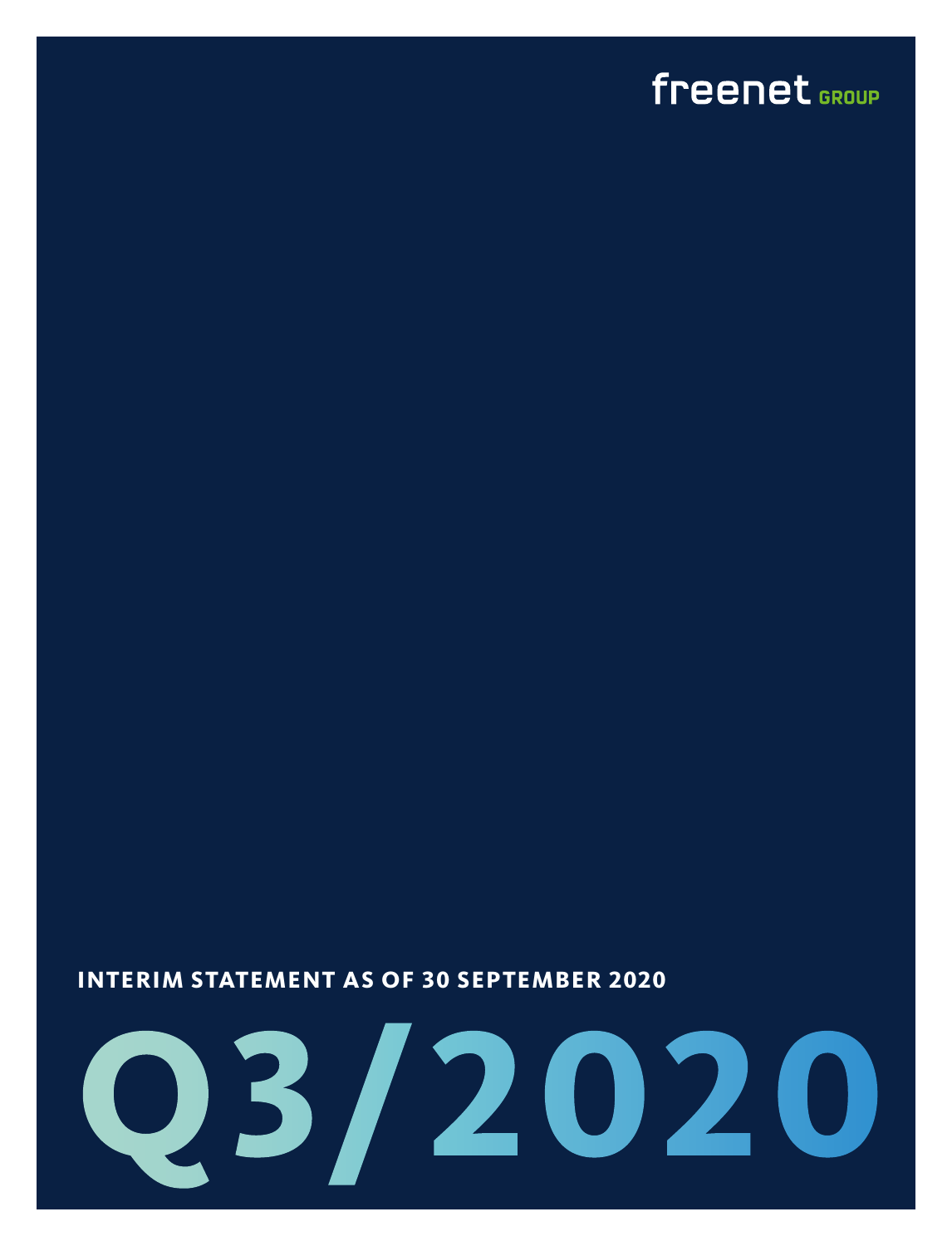# **CONTENT**

| OVERVIEW OF KEY FINANCIALS                                   | 01             |
|--------------------------------------------------------------|----------------|
| COURSE OF BUSINESS<br>AND SIGNIFICANT EVENTS                 | 0 <sub>3</sub> |
| NET ASSETS, FINANCIAL POSITION,<br>AND RESULTS OF OPERATIONS | 06             |
| FINANCIAL MANAGEMENT                                         | 09             |
| REPORT ON POST-BALANCE<br><b>SHEET DATE EVENTS</b>           | 10             |
| REPORT ON OPPORTUNITIES<br>AND RISKS                         | 11             |
| REPORT ON EXPECTED<br><b>DEVELOPMENTS</b>                    | 12             |
| SELECTED FINANCIAL<br><b>INFORMATION</b>                     | 14             |
| <b>FURTHER INFORMATION</b>                                   | 20             |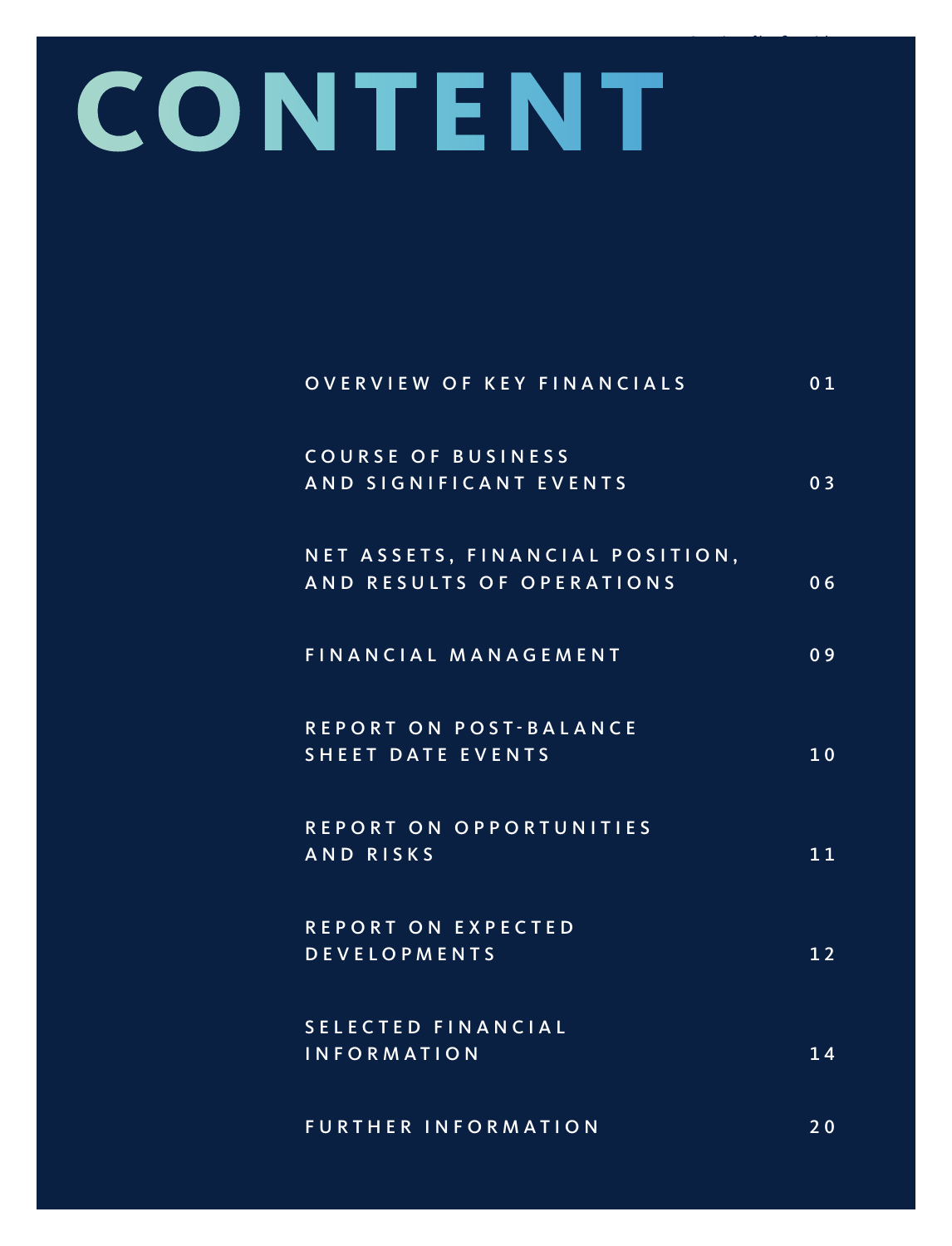### <span id="page-2-0"></span>**OVERVIEW OF KEY FINANCIALS<sup>1</sup> GROUP**

#### **OPERATIONS**

|                                             | $Q1 - Q3/$ | $Q1 - Q3/$ | <b>Q3/2020</b> | Q2/2020 | Q3/2019 |
|---------------------------------------------|------------|------------|----------------|---------|---------|
| In EUR millions/as indicated                | 2020       | 2019       |                |         |         |
| Revenue                                     | 1,905.5    | 2,130.0    | 634.5          | 622.1   | 741.0   |
| Revenue exclusive of MOTION TM <sup>2</sup> | 1,905.5    | 1,903.0    | 634.5          | 622.1   | 656.3   |
| Gross profit                                | 643.9      | 666.1      | 218.1          | 212.5   | 219.4   |
| EBITDA                                      | 329.2      | 325.8      | 115.2          | 109.7   | 110.3   |
| EBIT                                        | 210.4      | 210.2      | 75.0           | 70.5    | 72.1    |
| EBT                                         | 193.1      | 189.3      | 70.0           | 65.3    | 66.2    |
| Consolidated profit                         | 169.4      | 169.3      | 60.1           | 58.1    | 57.6    |
| Earnings per share in EUR (diluted/basic)   | 1.35       | 1.38       | 0.48           | 0.46    | 0.46    |

#### **BALANCE SHEET**

| In EUR millions/as indicated | 30.9.2020 | 30.9.2019 | 30.9.2020 | 30.6.2020 | 30.9.2019 |
|------------------------------|-----------|-----------|-----------|-----------|-----------|
| Total equity and liabilities | 4.764.9   | 4.894.5   | 4.764.9   | 4.721.2   | 4.894.5   |
| Equity                       | 1.409.8   | 1.281.0   | 1.409.8   | 1.350.7   | 1.281.0   |
| Equity ratio in %            | 29.6      | 26.2      | 29.6      | 28.6      | 26.2      |

#### **FINANCES AND INVESTMENTS**

| In EUR millions                           | $Q1 - Q3/$<br>2020 | $Q1 - Q3/$<br>2019 | O3/2020 | O <sub>2</sub> /2020 | O3/2019 |
|-------------------------------------------|--------------------|--------------------|---------|----------------------|---------|
| Free cash flow                            | 220.2              | 199.2              | 79.5    | 90.8                 | 72.4    |
| Depreciation, amortisation and impairment | 118.8              | 115.5              | 40.3    | 39.2                 | 38.3    |
| Net investments (CAPEX)                   | 31.3               | 27.0               | 14.0    | 9.5                  | 11.4    |
| Net debt                                  | 1.840.0            | 2.102.5            | 1.840.0 | 1.891.5              | 2,102.5 |
| Adjusted net debt                         | 588.7              | 1.151.1            | 588.7   | 918.0                | 1.151.1 |

#### **SHARE**

| as indicated                          | 30.9.2020 | 30.9.2019 | 30.9.2020 | 30.6.2020 | 30.9.2019 |
|---------------------------------------|-----------|-----------|-----------|-----------|-----------|
| Closing price Xetra in EUR            | 17.27     | 18.89     | 17.27     | 14.32     | 18.89     |
| Number of issued shares in '000s      | 128,061   | 128.061   | 128,061   | 128.061   | 128,061   |
| Market capitalisation in EUR millions | 2.211.6   | 2.419.1   | 2.211.6   | 1.833.8   | 2.419.1   |

#### **EMPLOYEES**<sup>3</sup>

|           | 30.9.2020 | 30.9.2019 | 30.9.2020 | 30.6.2020 | 30.9.2019 |
|-----------|-----------|-----------|-----------|-----------|-----------|
| Employees | 4,062     | 4,222     | 4,062     | 4.014     | 4,222     |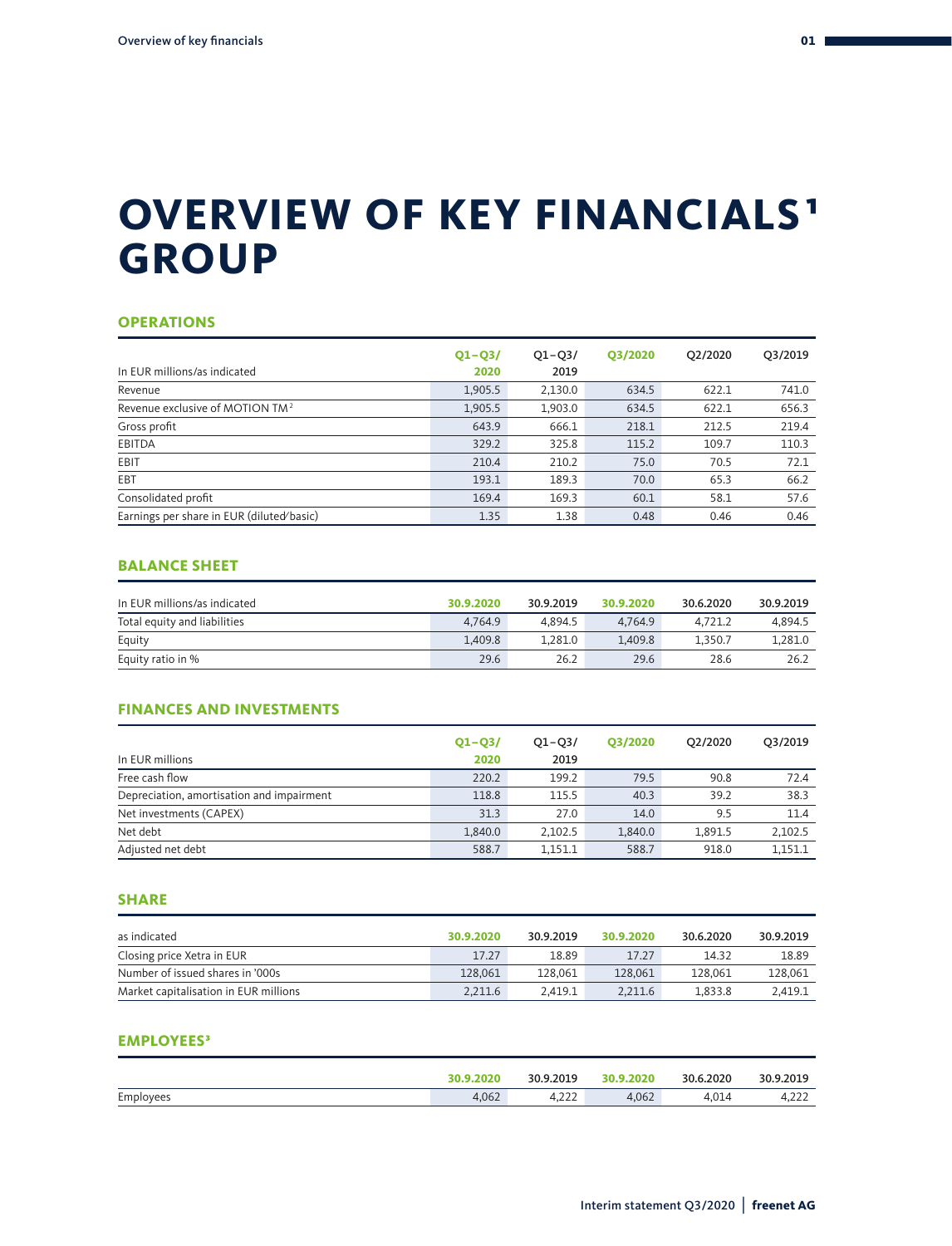### **MOBILE COMMUNICATIONS SEGMENT**

**CUSTOMER FIGURES <sup>3</sup>**

|                                          | $Q1 - Q3/$ | $Q1 - Q3/$ | <b>Q3/2020</b> | O <sub>2</sub> /2020 | Q3/2019 |
|------------------------------------------|------------|------------|----------------|----------------------|---------|
| In millions                              | 2020       | 2019       |                |                      |         |
| Postpaid                                 | 7.005      | 6.866      | 7.005          | 6.939                | 6.866   |
| Net change postpaid                      | 0.102      | $-0.030$   | 0.066          | 0.014                | 0.032   |
| freenet FUNK                             | 0.050      | 0.031      | 0.050          | 0.042                | 0.031   |
| Net change freenet FUNK and freenet FLEX | 0.016      | 0.031      | 0.008          | 0.007                | 0.010   |

#### **OPERATIONS**

| In EUR millions | $Q1 - Q3/$<br>2020 | $Q1 - Q3/$<br>2019 | O3/2020 | O2/2020 | Q3/2019 |
|-----------------|--------------------|--------------------|---------|---------|---------|
| Revenue         | 1.703.8            | 1.928.7            | 567.0   | 554.2   | 672.7   |
| Gross profit    | 489.0              | 517.8              | 162.8   | 160.8   | 169.3   |
| <b>EBITDA</b>   | 277.2              | 281.8              | 94.6    | 91.0    | 94.9    |

#### **MONTHLY AVERAGE REVENUE PER USER (ARPU)**

|          | $Q1 - Q3/$ | Q1-Q3/ | Q3/2020 | Q2/2020 | Q3/2019 |
|----------|------------|--------|---------|---------|---------|
| In EUR   | 2020       | 2019   |         |         |         |
| Postpaid | 18.3       | 18.8   | 18.3    | 18.1    | 18.8    |

### **TV AND MEDIA SEGMENT**

#### **CUSTOMER FIGURES<sup>3</sup>**

|                                          | $Q1 - Q3/$ | $Q1 - Q3/$ | O3/2020 | O <sub>2</sub> /2020 | O3/2019 |
|------------------------------------------|------------|------------|---------|----------------------|---------|
| In '000s                                 | 2020       | 2019       |         |                      |         |
| freenet TV subscribers (RGU)             | 942.0      | 1.036.6    | 942.0   | 1.005.0              | 1,036.6 |
| Net change, freenet TV subscribers (RGU) | $-79.1$    | 22.4       | $-63.0$ | $-11.9$              | $-0.9$  |
| waipu.tv subscribers                     | 509.5      | 365.8      | 509.5   | 504.1                | 365.8   |
| Net change, waipu.tv subscribers         | 101.2      | 114.1      | 5.4     | 51.7                 | 33.9    |

#### **OPERATIONS**

| In EUR millions | $Q1 - Q3/$<br>2020 | $Q1 - Q3/$<br>2019 | <b>Q3/2020</b> | O2/2020 | Q3/2019 |
|-----------------|--------------------|--------------------|----------------|---------|---------|
| Revenue         | 190.9              | 187.8              | 65.0           | 65.2    | 63.8    |
| Gross profit    | 125.2              | 120.4              | 44.1           | 43.1    | 40.6    |
| <b>EBITDA</b>   | 59.0               | 52.6               | 22.6           | 20.9    | 19.4    |

1 Unless indicated otherwise, key financials are defined in the "Corporate management" section of the 2019 Annual Report.

Revenue for the period from January to September of 2019 and the third quarter of 2019 includes hardware revenue of 227.0 million euros and 84.7 million euros,<br>respectively, from the subsidiary MOTION TM Vertriebs GmbH (MO strategic reasons. However, to ensure comparability with the previous year, prior-year revenue is also shown adjusted for these figures. 3 At the end of the period.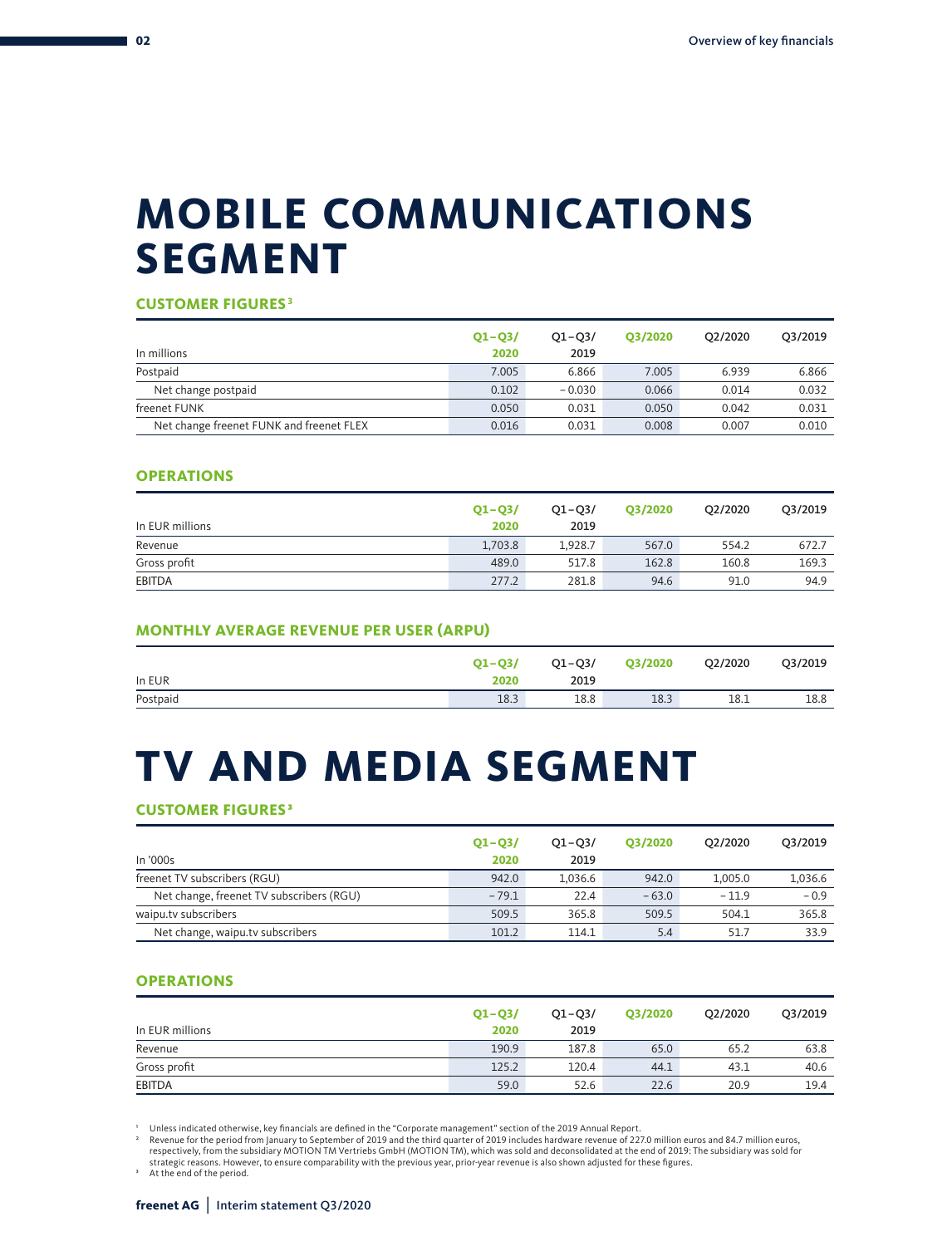# <span id="page-4-0"></span>**COURSE OF BUSINESS AND SIGNIFICANT EVENTS**

#### **ENCOURAGING PERFORMANCE IN THE FIRST HALF OF THE YEAR CONTINUES IN THE SECOND HALF OF 2020**

Despite the coronavirus lockdown in the spring, the freenet Group presented positive interim results for the first half of 2020, with figures that did not directly reflect the massive disruption to economic life. The key factor was the Group's relatively crisis-proof business model, with largely subscription-based telecommunications, Internet, and TV and radio services. These services were and remain indispensable, particularly under crisis and quarantine conditions, and they were guaranteed by freenet's fast, decisive response to changes to the parameters for operational processes. The company also benefited from its omnichannel strategy – and its efficiently interconnected sales channels that make it possible to diversify between bricks-and-mortar shops and online platforms quickly and flexibly.

The freenet Group began the second half of 2020 with optimism and maintained its guidance for the full year – and feels validated by the results for the third quarter:

■ Revenue decreased slightly by 3.3 per cent to 634.5 million euros compared to the same quarter in 2019 adjusted for the MOTION TM investment sold at the start of the year. Revenue for the first nine months of the year totalled 1,905.5 million euros – which was on a par with the adjusted revenue for the prior-year period.

- As in the previous quarter, EBITDA was higher at 115.2 million euros than in the same quarter in 2019 (110.3 million euros). This adds up to a total of 329.2 million euros for the first nine months of the year, compared to 325.8 million euros for the first three quarters of 2019. Performance here also remained stable, despite the extraordinary coronavirus situation and delayed regulatory effects in the Mobile Communications segment.
- At 79.5 million euros in the third quarter, free cash flow was up compared to the same quarter of 2019 (72.4 million euros) and at the higher end of the guidance range. It totalled 220.2 million euros for the first nine months of the year – an increase of 10.6 per cent compared to 2019.

If macroeconomic conditions do not deteriorate dramatically due to coronavirus in the next few months, the freenet Group remains on track to achieve the targets it has set and communicated for 2020.

#### **CUSTOMER BASE GROWS IN THE MOBILE COMMUNICATIONS SEGMENT...**

In the early summer of last year, freenet caused a small revolution in the Mobile Communications market with "freenet FUNK". This innovative, app-based tariff impressed customers from the very start with its fully flexible and inexpensive use, the option to pause or cancel the tariff on a dayto-day basis and the absence of setup costs and minimum terms. This benefits not only the customer but also freenet as the provider of freenet FUNK.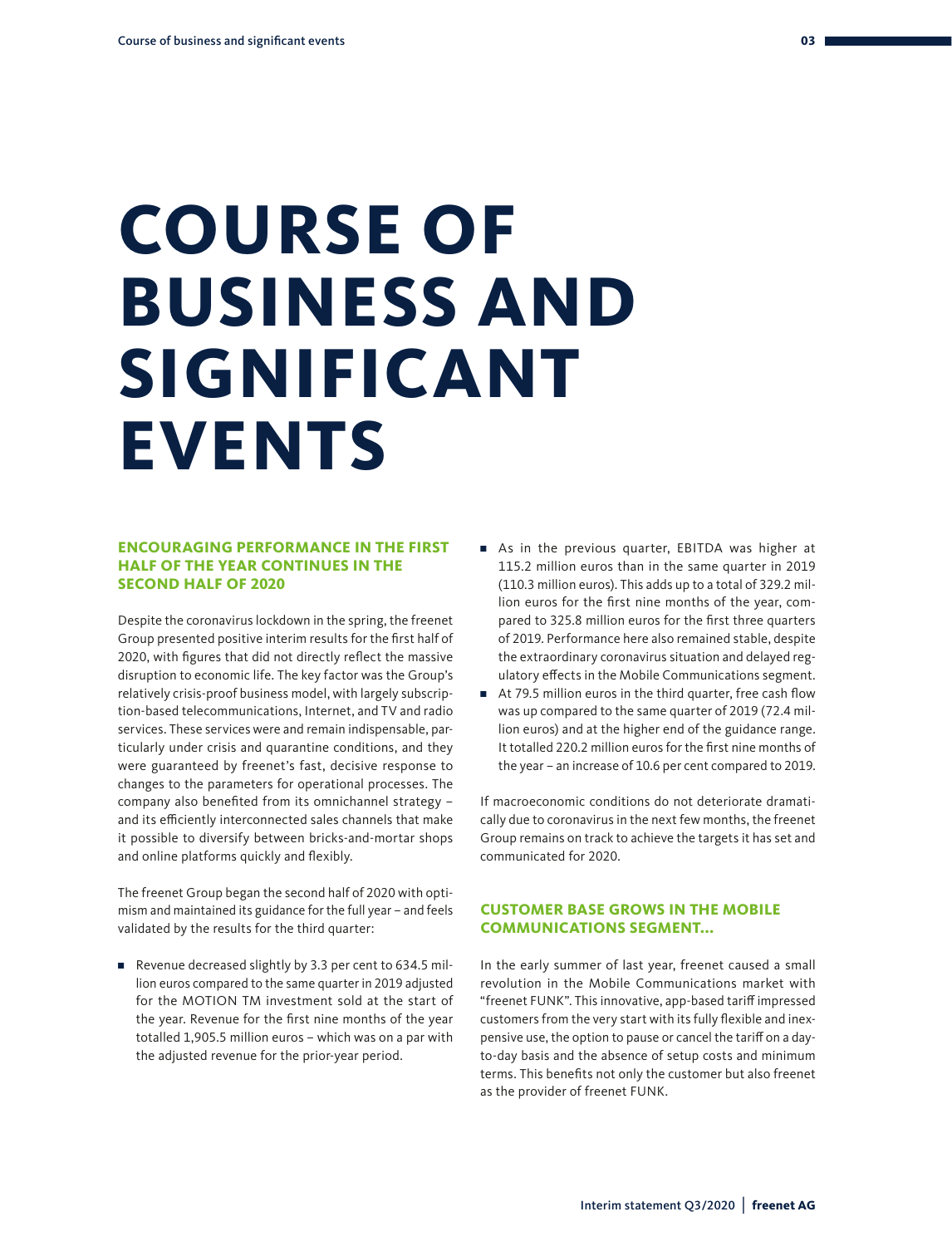freenet launched another purely digital, app-based product on the same platform – but on Vodafone's network – in August: "freenet Flex". This includes three tariff options with monthly fees of between 10 and 18 euros and data volumes of 5, 10 or 15 gigabytes – with flat rates for telephony and SMS as well as EU data roaming. As with freenet FUNK, orders, administration, tariff changes and cancellation are all done entirely digitally via a dedicated app, while customers can choose between the different data volumes on offer at the start of each month. Customer service is handled via WhatsApp, while invoices are settled via PayPal. freenet also unveiled further upgrades to FUNK during the same period. Since the start of August, FUNK users have been able to use 1 GB of data each day free of charge within the EU for up to 30 days a year.

In addition, freenet once again focused on remaining competitive with special promotions, upgrades, and attractive bundles – in both its main brand mobilcom-debitel and its various other mobile communications brands.

The number of particularly valuable postpaid customers essential to freenet rose by around 65,500 during the quarter to 7.005 million by the end of September. As a result, net new customer growth almost quadrupled compared to the previous quarter, with an increase of just under 102,000 since the start of the year. The number of users of the new freenet FUNK and freenet Flex app-based tariffs previously not included in the postpaid customer base also rose by 8,400 to 50,200 in the third quarter. All in all, this means that the freenet Group has more than seven million mobile communications customers with relatively high profitability.

Due to the lack of roaming revenue in the past two quarters as well as delayed regulatory effects, postpaid ARPU remained below the previous year's figure at 18.3 euros. This is also directly reflected in the development of service revenue, which reached 1,140.5 million euros in the postpaid segment in the first three quarters (Q1 –Q3/2019: 1,159.7 million euros) and 89.7 million euros in the no-frills/ prepaid segment (Q1 –Q3/2019: 102.2 million euros). Of these figures, 381.9 million euros in the postpaid segment and 29.7 million euros in the no-frills/prepaid segment was generated in the third quarter.

#### **… WITH REVENUE FROM THE DIGITAL LIFESTYLE PORTFOLIO REMAINING STABLE…**

With its products and services for digital living, the digital lifestyle portfolio is proving to be the ideal complement to our core business, even under pandemic conditions. This is partly due to a solid customer base that subscribes to additional services or takes out insurance policies on their mobile phone contracts, for example. There was also increased demand among consumers for digital devices and electronic products during quarantine.

In the third quarter, freenet once again focused on its various special promotions on smartphones, including a broad product portfolio from market leader Samsung – from entrylevel devices such as the Samsung A41, through the midrange segment, all the way to premium smartphones such as the Samsung S20/S20+. Alternatives were also on offer several times at highly competitive prices, including entrylevel and new high-end devices from Xiaomi, the Google Pixel 4 or the sustainable Fairphone 3.

Therefore, as in previous quarters and years, the business made a noteworthy contribution to the freenet Group's revenue, contributing 49.4 million euros in the third quarter. Revenue totalled 135.2 million euros in the first nine months of the financial year. This corresponds to a small 1.5 per cent increase compared to the same period in the previous year (133.2 million euros).

#### **... AND POSITIVE EBITDA PERFORMANCE IN THE TV AND MEDIA SEGMENT**

With major sporting events such as football's European Championships and the Olympic Games postponed to next year due to the pandemic, television was without its biggest crowd pullers in the recent summer months. The long period of quarantine and several weeks of hot dry weather also understandably encouraged people to spend much of their time outdoors. TV customers' willingness to switch providers was suitably restrained in the third quarter.

As a result, previously strong growth at waipu.tv slowed as expected, with the number of subscribers rising slightly to around 509,500 during the quarter. Nevertheless, as the operator of the IPTV product, EXARING AG has still succeeded in gaining more than 100,000 new customers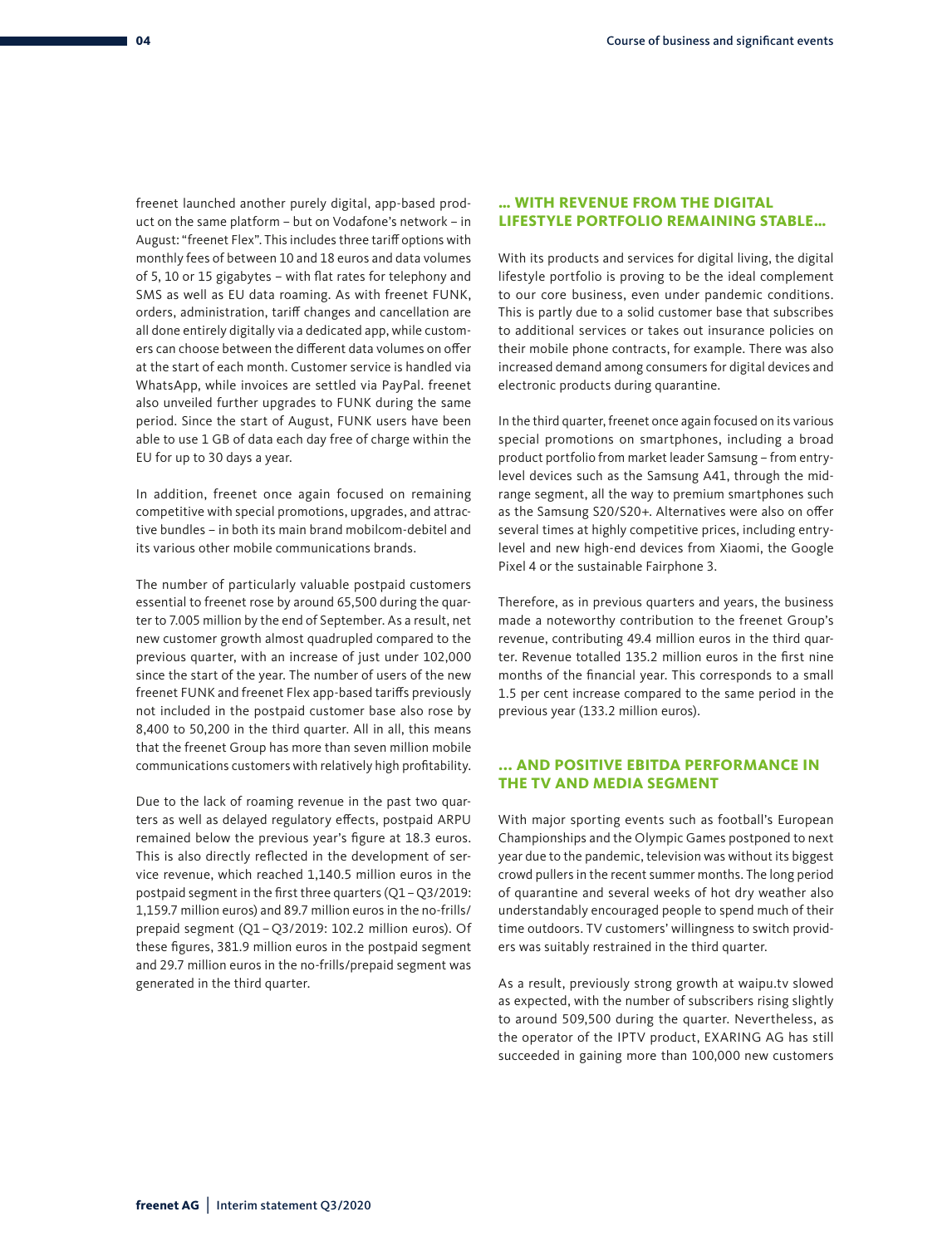since the start of the year. At freenet TV, the number of revenue-generating units (RGU) declined. By the end of September, product provider Media Broadcast was recording around 942,000 users, down by 7.7 per cent compared to the start of the year. This trend is primarily due to the shutdown of satellite customers for profitability reasons as well as the price increase of around 20 per cent in May. In the case of the latter, direct debit customers were the first to make use of their exceptional termination rights in the second quarter. In the past quarter, the main effect was expiring and non-extended 12-month vouchers. This effect could reoccur in the fourth quarter.

Nevertheless, both subsidiaries are working steadily on expanding their product range. Since the start of the quarter, subscribers of waipu.tv's "Perfect" package can now watch RTL channels in HD quality. The range of programming also expanded to include four channels at the end of July.

In addition, EXARING announced a collaboration with Netflix in August. This partnership allows video and TV fans to enjoy the best combination of innovative IPTV and video on demand for the first time – flexibly, conveniently and all in one place. The combination of waipu.tv and Netflix satisfies a wish often expressed by customers, particularly in the cord cutter segment. For an introductory price of around 16.50 euros a month for "Perfect Plus with Netflix", users get a complete entertainment solution consisting of HD television and Netflix for the first time for the equivalent price of an SD cable connection.

During the third quarter, Media Broadcast prepared for the launch of the second nationwide digital radio network, DAB+, scheduled for October 2020. At the end of the quarter Antenne Deutschland – a consortium of Media Broadcast and Absolut Digital – finally reached contractual agreements for most of the ten third-party programme channels. Antenne Deutschland had already founded its own national advertising marketing company for Digital Audio with Ströer Media Solutions at the start of the quarter.

#### **CAPITAL BASE STRENGTHENED FOR THE LONG TERM**

The freenet Group has also reorganised its funding-related pressure points over the last three quarters. The measures introduced eased the strain on the consolidated balance sheet and gave it a long-term focus. Although this initially meant that our shareholders would not receive a dividend – a oneoff event given what is a highly reliable dividend distribution policy – it was not possible at the time to predict the impact of the COVID-19 pandemic on the capital markets. Taking this step was therefore advisable and commercially prudent to ensure that the Group remained liquid even with temporarily non-functioning capital markets. The need to ensure liquidity was not triggered by operational developments, but because around 40 per cent or almost 700 million euros of debt was due within 12 months (by the end of March 2021).

However, the freenet Group succeeded in refinancing this debt early before maturity at the start of the third quarter. The new promissory note loan of 345 million euros with a term of up to six years was also agreed on relatively good terms. The maturity structure was also smoothed out and time-related "cluster risks" from the financing were reduced.

On 12 August 2020, Liberty Global announced its intention to make a public offer to purchase shares for 110 CHF per Sunrise share. On the same day, Liberty Global and the freenet Group agreed a duty to tender in which the freenet Group was obligated to tender all of the Sunrise shares it holds (11,051,578 shares) into the offer. As a result, the freenet Group will receive around 1.1 billion euros in cash if the necessary terms of acceptance are met. The majority of this (around 800 million euros) would be used to reduce more of the company's debt, while the remainder would be reinvested and/ or used to benefit freenet shareholders. Overall, the freenet Group is gaining greater financial flexibility and could reduce its leverage from 4.8 at the end of 2019 to below 2.0 after the conclusion of the transaction. This would significantly improve the debt situation within a year!

Irrespective of the Sunrise transaction, the Executive Board of the freenet Group resolved on 31 August to launch a share buyback programme totalling up to 100 million euros. As a result, the company intends to compensate its shareholders at least partially for the dividend suspended at the start of the year, particularly as the reasons for doing so ceased to apply with the successful refinancing of the promissory notes.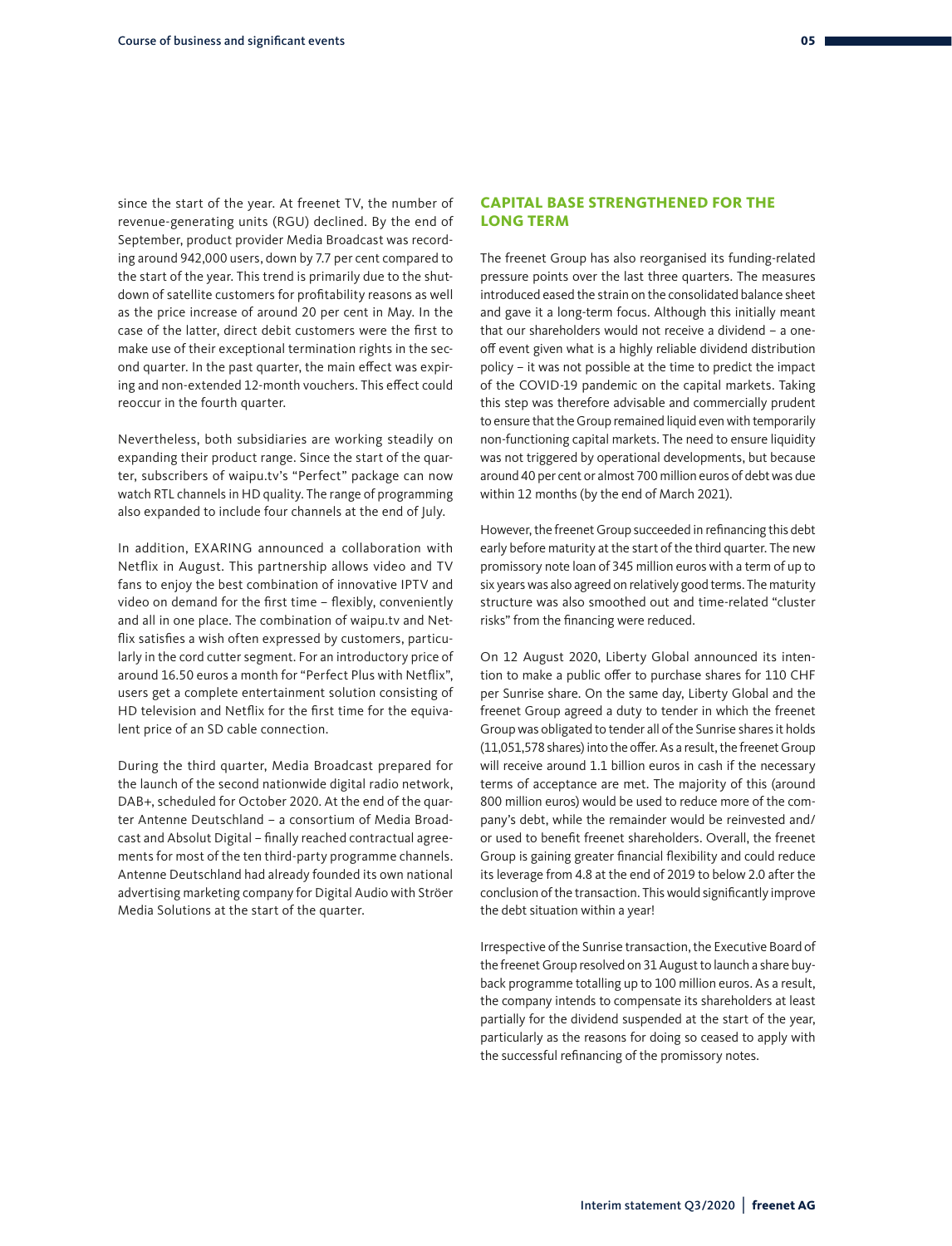# <span id="page-7-0"></span>**NET ASSETS, FINANCIAL POSITION, AND RESULTS OF OPERATIONS**

#### **REVENUE AND RESULTS OF OPERATIONS**

| In EUR '000s               | <b>Q3/2020</b> | Q3/2019    | Change     |
|----------------------------|----------------|------------|------------|
| Revenue                    | 634,529        | 740,961    | $-106,432$ |
| Gross profit               | 218,128        | 219,369    | $-1,241$   |
| Overhead                   | $-102,878$     | $-109,037$ | 6,159      |
| <b>EBITDA</b>              | 115,250        | 110,332    | 4,918      |
| EBIT                       | 74,955         | 72,082     | 2,873      |
| Financial result           | $-4.976$       | $-5,879$   | 903        |
| <b>EBT</b>                 | 69.979         | 66,203     | 3,776      |
| <b>Consolidated profit</b> | 60,108         | 57,638     | 2.470      |

Table 1: Performance indicators for the Group

In the third quarter of 2020, **consolidated revenue** decreased by 106.4 million euros to 634.5 million euros compared to the prior-year quarter. This decline was primarily due to the disposal of subsidiary MOTION TM for strategic reasons on 31 December 2019, which means that its revenue is no longer included in consolidated revenue. Revenue adjusted for this effect remained stable.

In the Mobile Communications segment, the number of strategically important postpaid customers (30 September 2020: 7.005 million customers, 30 September 2019: 6.866 million customers) increased, with postpaid ARPU (Q3/2020: 18.3 euros, Q3/2019: 18.8 euros) declining slightly. Overall, Mobile Communications revenue decreased to 567.0 million euros in the third quarter of 2020 (Q3/2019: 672.7 million euros), due primarily to the sale of the shares in MOTION TM. Revenue in the TV and Media segment rose by 1.2 million euros year-on-year to 65.0 million euros.

**Gross profit** was 218.1 million euros, on a par with the prior-year figure to 219.4 million euros. The gross profit margin rose by 4.8 percentage points to 34.4 per cent, primarily due to the sale of MOTION TM's low-margin hardware business.

**Overhead costs** as the difference between gross profit and EBITDA decreased by 6.2 million euros to 102.9 million euros compared to the third quarter of 2019. The reduction in overheads is mainly the result of lower other operating expenses, driven by factors including lower marketing expenses.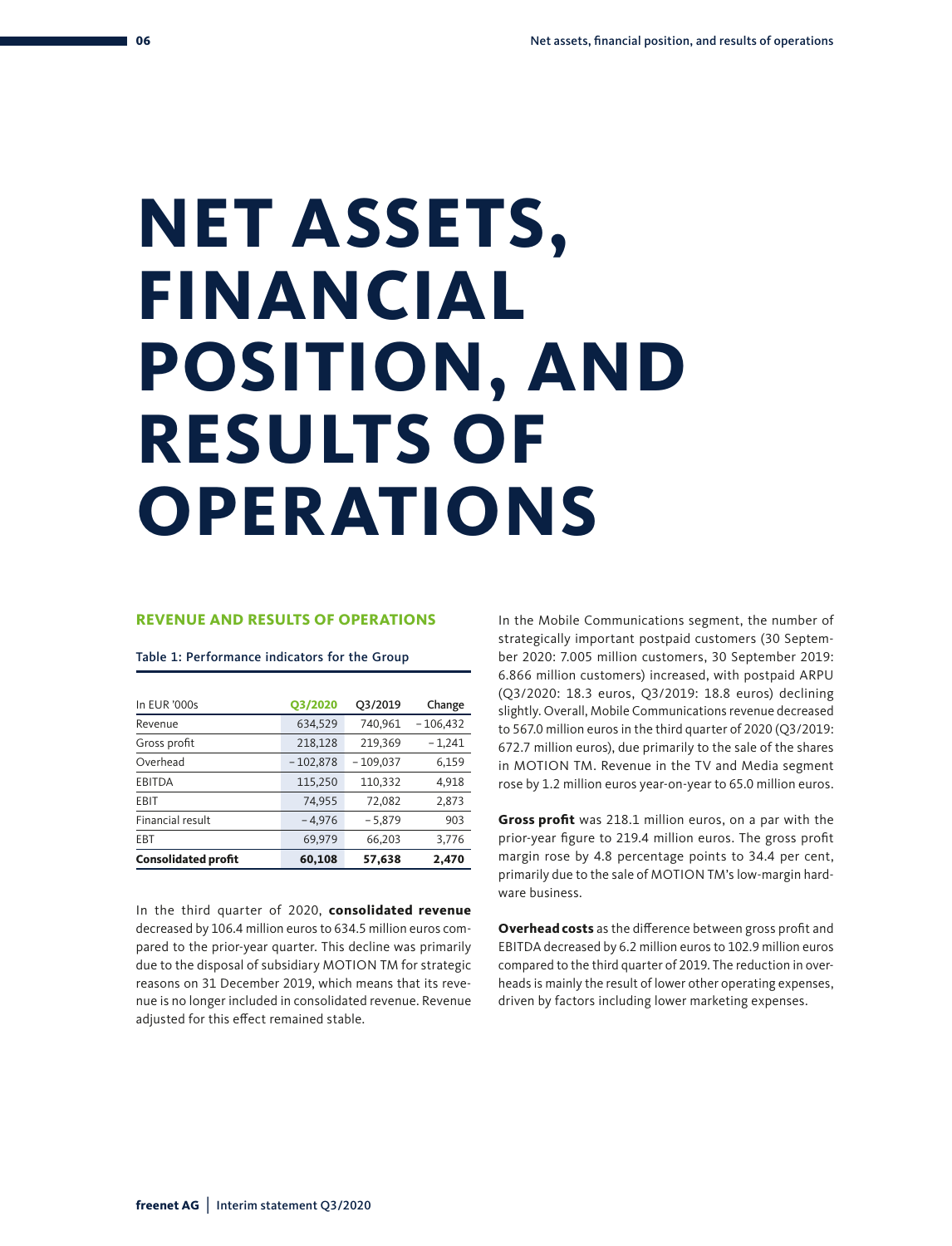Due to the effects explained above, **EBITDA** amounted to 115.2 million euros (Q3/2019: 110.3 million euros). The Mobile Communications segment contributed 94.6 million euros to EBITDA (Q3/2019: 94.9 million euros), the TV& Media segment 22.6 million euros (Q3/2019: 19.4 million euros) and the Other/Holding segment – 2.0 million euros (Q3/2019: – 4.0 million euros).

**Depreciation, amortisation and impairment losses** increased by 2.0 million euros year-on-year to 40.3 million euros, mainly as a result of remeasuring lease assets in connection with contract modifications.

**The financial result** improved by 0.9 million euros to – 5.0 million euros compared to the third quarter of 2019. The decrease in interest expenses included in the financial result (Q3/2020: 12.0 million euros, Q3/2019: 14.2 million euros) is mainly due to the remeasurement of lease liabilities and lower unwinding of discounts on liabilities.

Due to the effects explained above, **earnings before tax (EBT)** amounted to 70.0 million euros, an increase of 3.8 million euros year-on-year.

**Income tax expenses** of 9.9 million euros (Q3/2019: 8.6 milmedine tax expenses of 9.9 million euros (@972019.0.0 million euros) were reported in the quarter under review. Current tax expenses of 6.5 million euros (Q3/2019: 8.2 million euros) and deferred tax expenses of 3.4 million euros (Q3/2019: 0.4 million euros) were recognised, which are mainly due to temporary differences between the carrying amounts of assets under IFRSs and tax law.

As in the prior-year period, **consolidated profit** was attributable exclusively to continuing operations and increased by 2.5 million euros year-on-year to 60.1 million euros.

#### **NET ASSETS AND FINANCIAL POSITION**





**Total assets/total equity and liabilities** amounted to 4,764.9 million euros as at 30 September 2020, an increase of 43.7 million euros, or 0.9 per cent, compared with 30 June 2020 (4,721.2 million euros).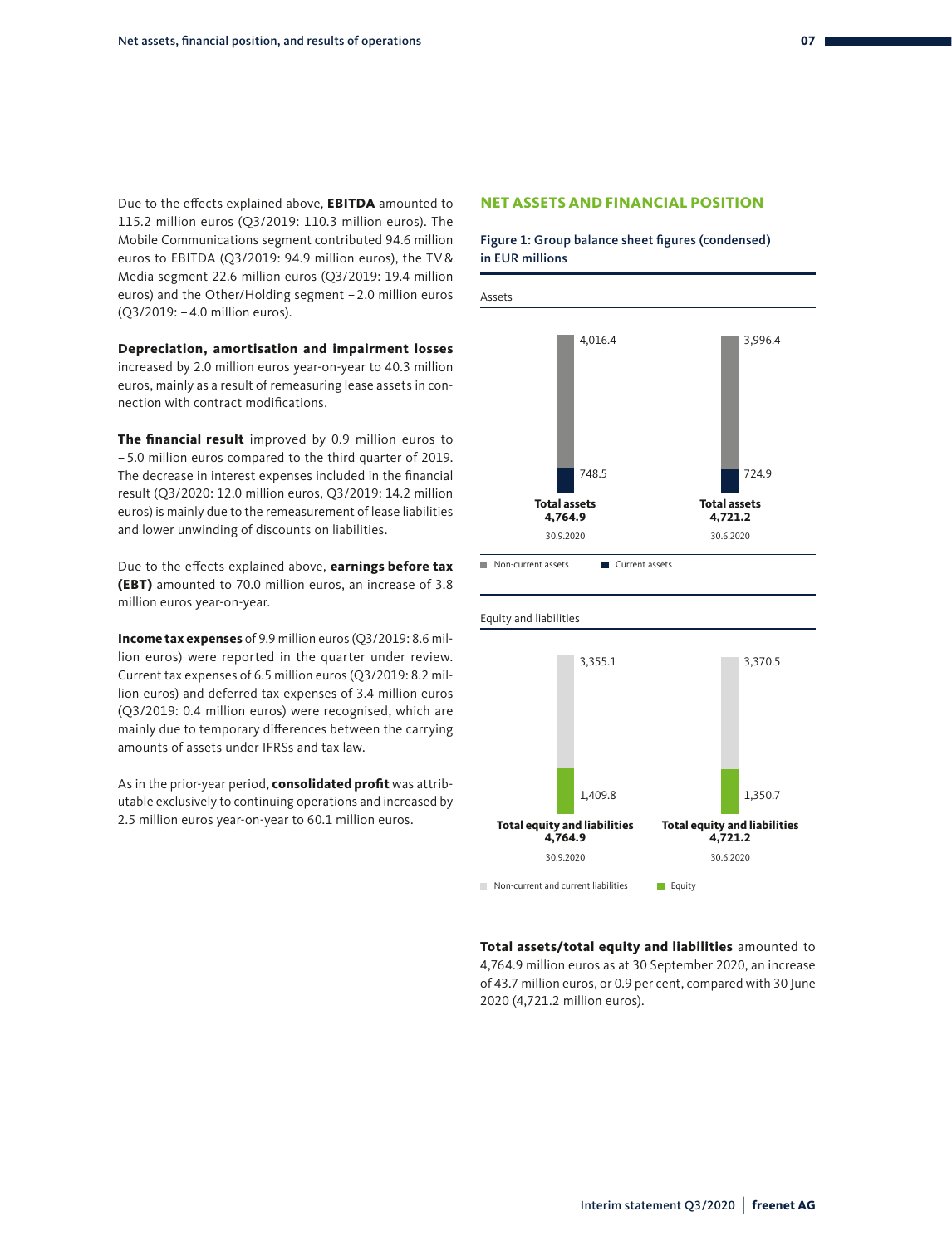On the **assets side**, non-current assets rose by 20.1 million euros to 4,016.4 million euros. The change is primarily due to the 30.2 million euro increase in other financial assets to 216.6 million euros, which is mainly explained by the higher market value of the CECONOMY investment (30 September 2020: 136.0 million euros; 30 June 2020: 101.2 million euros). Intangible assets declined by 10.1 million euros to 486.4 million euros due predominantly to amortisation charges on the exclusive distribution right with Media-Saturn Holding GmbH. The decrease in goodwill by 1.9 million euros to 1,381.6 million euros is related to the deconsolidation of the freenet digital Group as of 30 September 2020.

In **current assets**, the increase in **liquid assets** of 22.3 million euros to 241.4 million euros is noteworthy. This change mainly resulted from the free cash flow of 79.5 million euros generated, plus the payments of 64.1 million euros received from the promissory note loan with a total volume of 345.0 million euros placed in July 2020, less the scheduled repayment of a promissory note loan in the amount of 100.0 million euros and a 16.3 million euro payment made in connection with the share buyback programme.

On the **equity and liabilities side**, equity increased by 59.1 million euros to 1,409.8 million euros. The positive change is mainly attributable to the consolidated profit (60.1 million euros) and the change in the fair value of the interest in CECONOMY recognised through other comprehensive income (34.3 million euros). The share buyback programme, which has been running since 1 September 2020, had an offsetting effect on equity (– 16.3 million euros). As a result, the equity ratio as of 30 September 2020 rose from 28.6 per cent to 29.6 per cent.

Total **current and non-current liabilities** fell by 15.4 million euros to 3,355.1 million euros. **Borrowings**, still the largest item within current and non-current liabilities, decreased by 33.0 million euros to 1,609.5 million euros, primarily due to the repayment of a promissory note loan (100.0 million euros) and the drawdown of a nominal amount of 64.5 million euros from the new promissory note loan. Further details on borrowings are presented in the section entitled "Financial management".

#### **CASH FLOWS**

#### Table 2: Cash flow indicators of the Group

| In EUR millions                           |                |         |         |
|-------------------------------------------|----------------|---------|---------|
|                                           | <b>Q3/2020</b> | Q3/2019 | Change  |
| Cash flows from operat-<br>ing activities | 115.1          | 102.6   | 12.5    |
| Cash flows from invest-<br>ing activities | $-19.1$        | $-11.5$ | $-7.6$  |
| Cash flows from financ-<br>ing activities | $-73.7$        | $-18.8$ | $-55.0$ |
| Change in cash funds                      | 22.3           | 72.4    | $-50.1$ |
| <b>Free cash flow</b>                     | 79.5           | 72.4    | 7.1     |

**Cash flows from operating activities** increased by 12.5 million euros year-on-year to 115.1 million euros (Q3/2019: 102.6 million euros). In addition to a 4.9 million euro increase in EBITDA, the 4.7 million euro change in contract acquisition costs (Q3/2020: decrease of 0.9 million euros, Q3/2019: increase of 3.9 million euros) and the 2.6 million euro reduction in tax payments (Q3/2020: 6.2 million euros, Q3/2019: 8.8 million euros) had a positive effect on cash flows from operating activities.

**Cash flows from investing activities** amounted to – 19.1 million euros in the third quarter of 2020 compared to – 11.5 million euros in the prior-year quarter. The cash outflows for investments in intangible fixed assets and in property, plant and equipment, netted out against the cash inflows from the disposal of such assets, increased by 2.6 million euros year-on-year to 14.0 million euros. The cash investments were financed entirely out of the company's retained earnings. The deconsolidation of the freenet digital Group as of 30 September 2020 resulted in a decrease in cash funds of 4.4 million euros.

**Cash flows from financing activities** changed from – 18.8 million euros in the prior-year quarter to – 73.7 million euros in the period under review. This change is mainly attributable to the scheduled repayment of a promissory note loan (100.0 million euros) and the partial drawdown of 64.1 million euros from the new promissory note loan. There were also cash outflows of 16.3 million euros in the third quarter of 2020 under the share buyback programme.

**Free cash flow** of 79.5 million euros was generated in the third quarter of 2020 as a result of the aforementioned effects, representing an increase of 7.1 million euros compared with the same quarter of the previous year (72.4 million euros).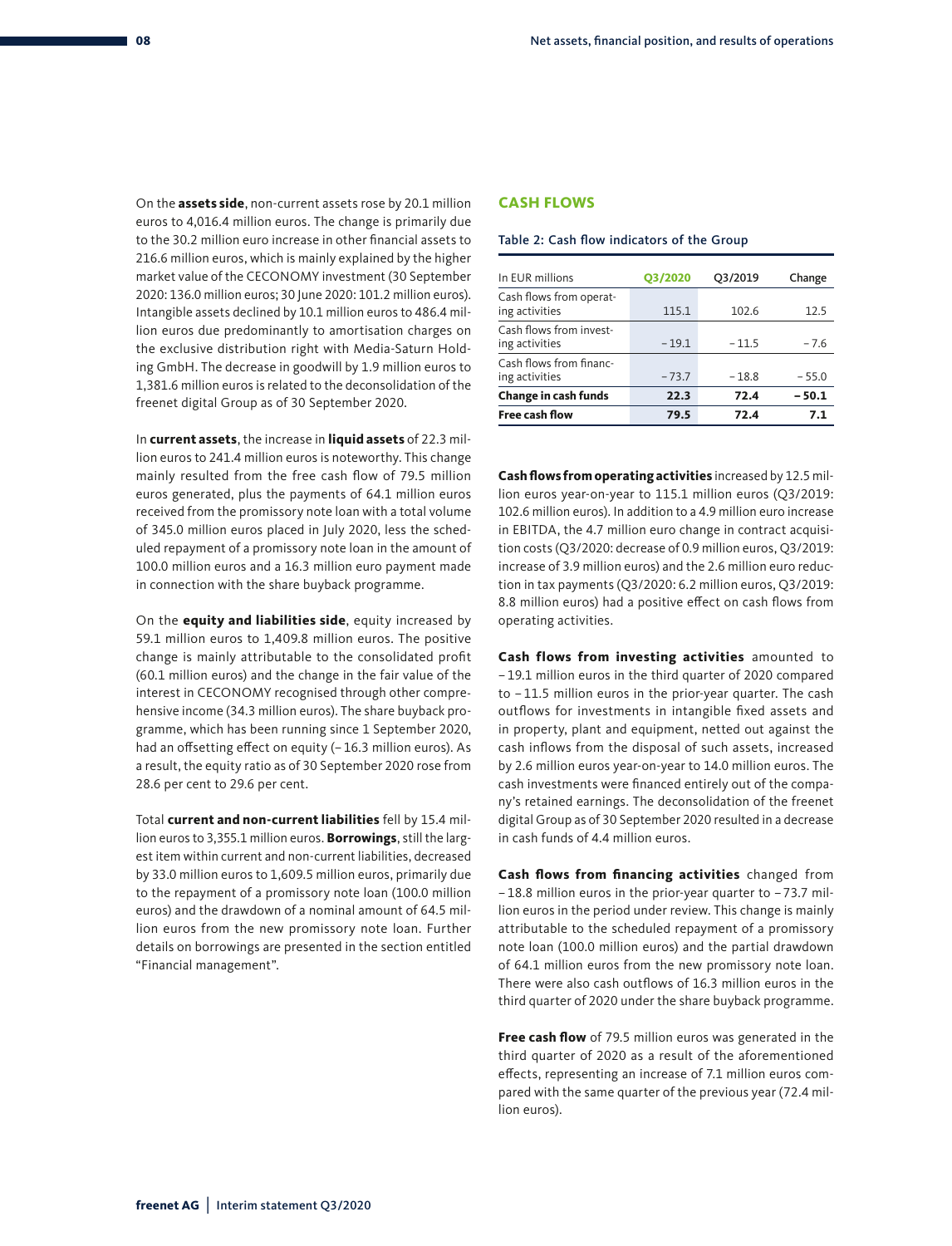# <span id="page-10-0"></span>**FINANCIAL MANAGEMENT**

#### **CASH, LIQUIDITY, AND CAPITAL STRUCTURE MANAGEMENT**

The financial management system essentially comprises cash and liquidity management along with capital structure management, and is handled centrally by the Treasury department, supported Financial Control and Accounting.

Two alternative performance measures – equity ratio and leverage – are an integral part of capital structure management. In addition, an adjusted leverage is also reported for information purposes. This provides a less conservative perspective on debt by including the market values of equity investments in the debt structure.

#### Table 3: Key figures of capital structure management

| as indicated           | Target | 30.9.2020 | 31.12.2019 | 30.9.2019 |
|------------------------|--------|-----------|------------|-----------|
| Equity ratio<br>in $%$ | > 25.0 | 29.6      | 27.3       | 26.2      |
| Leverage               | < 3.0  | 4.3       | 4.8        | 4.6       |
| Adjusted<br>leverage   | < 3.0  | 1.4       | 2.5        | 2.5       |

The equity ratio improved by 2.3 percentage points compared to the end of 2019 and by 1.0 percentage points compared to the prior-year quarter. In addition to the collection of current profits, this rise was primarily due to the suspension of the dividend payment in May 2020 and the resulting increase in the freenet Group's equity base. The share buyback program resolved by the freenet AG Executive Board had a reducing effect on equity since treasury shares are to be deducted from equity in accordance with IAS 32.33. So far, this effect has been minor, though. The programme is to run from 1 September 2020 until 31 December 2020 at the latest and has a total volume of up to 100 million euros, which will be used to repurchase up to 5 million shares.

The leverage, which is calculated as the ratio of net debt to EBITDA generated in the last 12 months, was 4.3 at the end of the third quarter of 2020 and thus initially above the medium-term target value of a maximum of 3.0 times EBITDA. This figure stands at 1.4 when taking into account the market value of the equity investments in Sunrise and CECONOMY. The improvement in the leverage is also mainly attributable to the undistributed dividend for the 2019 financial year and the liquidity base strengthened by this measure. The adjusted leverage improved significantly due to Liberty Global's public takeover bid of CHF 110 per Sunrise share. If the takeover materialises as planned, the freenet Group's leverage could fall from 4.8 at the end of 2019 to below 2.0 at the end of 2020. Taken together with the refinancing of promissory note loans carried out at the beginning of the third quarter, this would massively ease the freenet Group's financing and maturity structure within one year.

#### Table 4: Net debt and adjusted net debt

| In EUR millions                                   | 30.9.2020  | 31.12.2019 | 30.9.2019 |
|---------------------------------------------------|------------|------------|-----------|
| Long-term borrowings                              | 1,065.0    | 1,428.0    | 1,635.8   |
| Short-term<br>borrowings                          | 544.5      | 265.6      | 148.9     |
| Net lease liabilities                             | 471.9      | 471.2      | 493.8     |
| Liquid assets                                     | $-241.4$   | $-133.7$   | $-176.0$  |
| Net debt                                          | 1,840.0    | 2,031.1    | 2,102.5   |
| Market value of<br>Sunrise and<br><b>CECONOMY</b> | $-1,251.3$ | $-953.2$   | $-951.5$  |
| <b>Adjusted net debt</b>                          | 588.7      | 1,078.0    | 1,151.1   |

1 The market value of Sunrise is calculated by multiplying the closing price of the Sunrise share on the Swiss stock exchange by the number of shares held by the freenet Group (11,051,578) as of the relevant reference date. Swiss francs are translated into euros using an officially defined reference date rate based on data of Bloomberg. The market value of Ceconomy is calculated by multiplying the closing price of Ceconomy's ordinary shares on the Frankfurt stock exchange by the number of shares held by the freenet Group (32,633,555) as of the relevant reference date.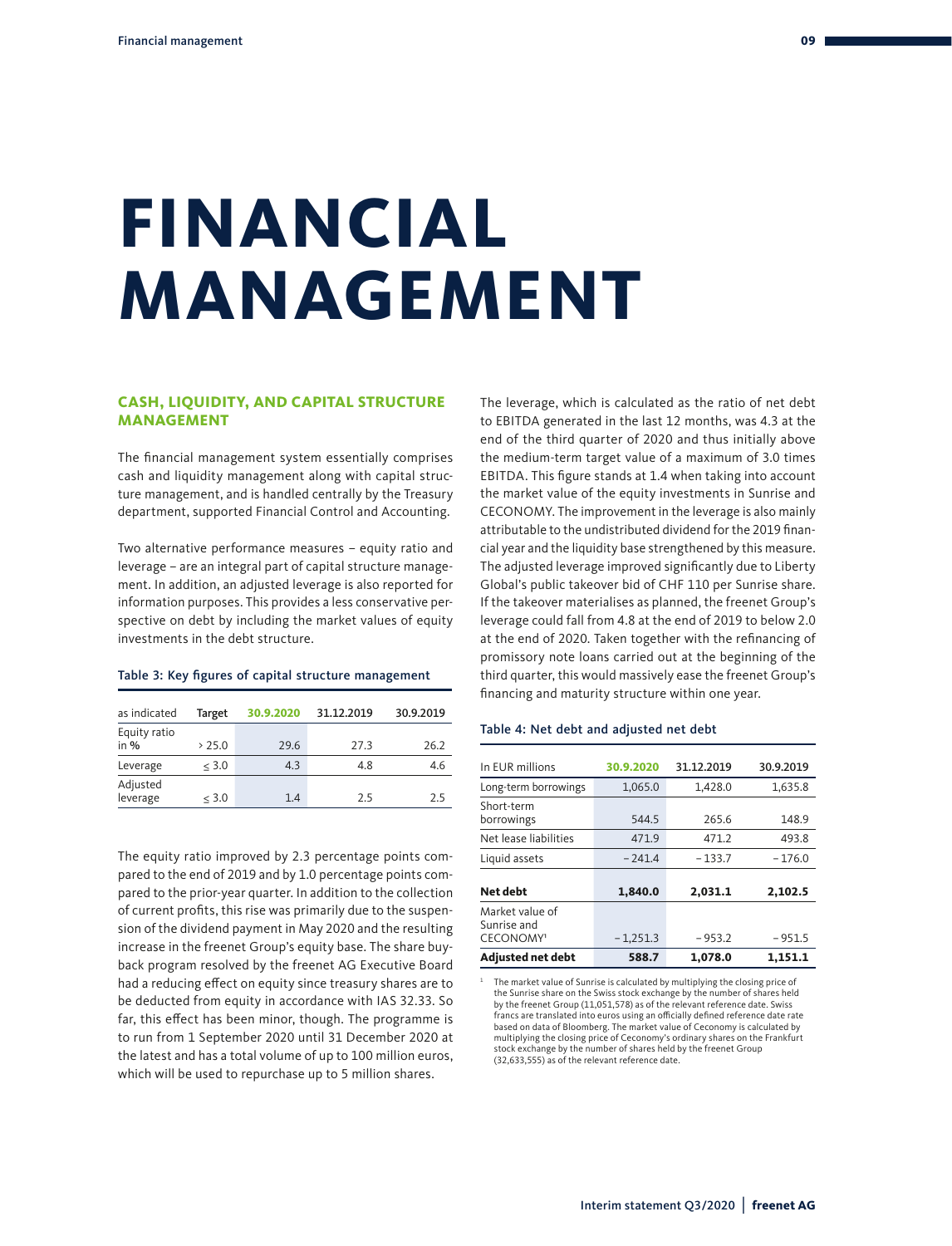#### <span id="page-11-0"></span>**DIVIDEND POLICY**

The dividend policy is another key component of the freenet Group's financial management activities. In principle, the Executive Board pursues a policy of consistent dividend payments aligned with the operational performance of the company. The dividend policy is therefore aligned with the free cash flow liquidity indicator. As a reliable and stable point of reference for shareholders to estimate the expected dividend, this indicator is integral to forecasting and managing the company's performance. In the interest of continuing to regularly pay dividends, management defines 80 per cent of free cash flow as a long-term, stable dividend distribution rate. The distribution rate represents the Executive Board's fundamental commitment to a shareholder-friendly dividend policy based on a reliable and appropriate participation of shareholders coupled with a comparatively high return. Moreover, the Group has not ruled out the possibility of either paying an additional dividend or buying back shares to provide freenet shareholders with a further opportunity to participate in the distribution of the free cash flow remaining after deduction of the dividend.

Irrespective of the Sunrise transaction, the Executive Board of the freenet Group resolved on 31 August 2020 to initiate a share buyback programme totalling up to 100 million euros. As a result, the company would like to compensate its shareholders at least partially for the dividend suspended at the start of the year, particularly as one of the main reasons for doing so ceased to apply with the successful refinancing of the promissory notes.

## **REPORT ON POST-BALANCE SHEET DATE EVENTS**

On 12 August 2020, freenet AG undertook, under an agreement entered into with Liberty Global plc ("Liberty Global"), to accept a voluntary cash takeover offer submitted by Liberty Global to all shareholders of Sunrise Communications Group AG ("Sunrise") and to sell all Sunrise shares held by freenet to Liberty Global at a cash purchase price of CHF 110.00 per Sunrise share. At the end of the additional offer period on 28 October 2020, more than 96.0 percent of Sunrise shares were tendered – thus exceeding the minimum acceptance rate of 66.66 percent. Furthermore, the Swiss Competition Commission approved the transaction on 29 October 2020 without conditions or restrictions. The closing of the transaction is subject to further conditions and is expected to take place in mid-November. The sale of the 11.05 million Sunrise shares held by freenet AG will generate proceeds of CHF 1.216 billion.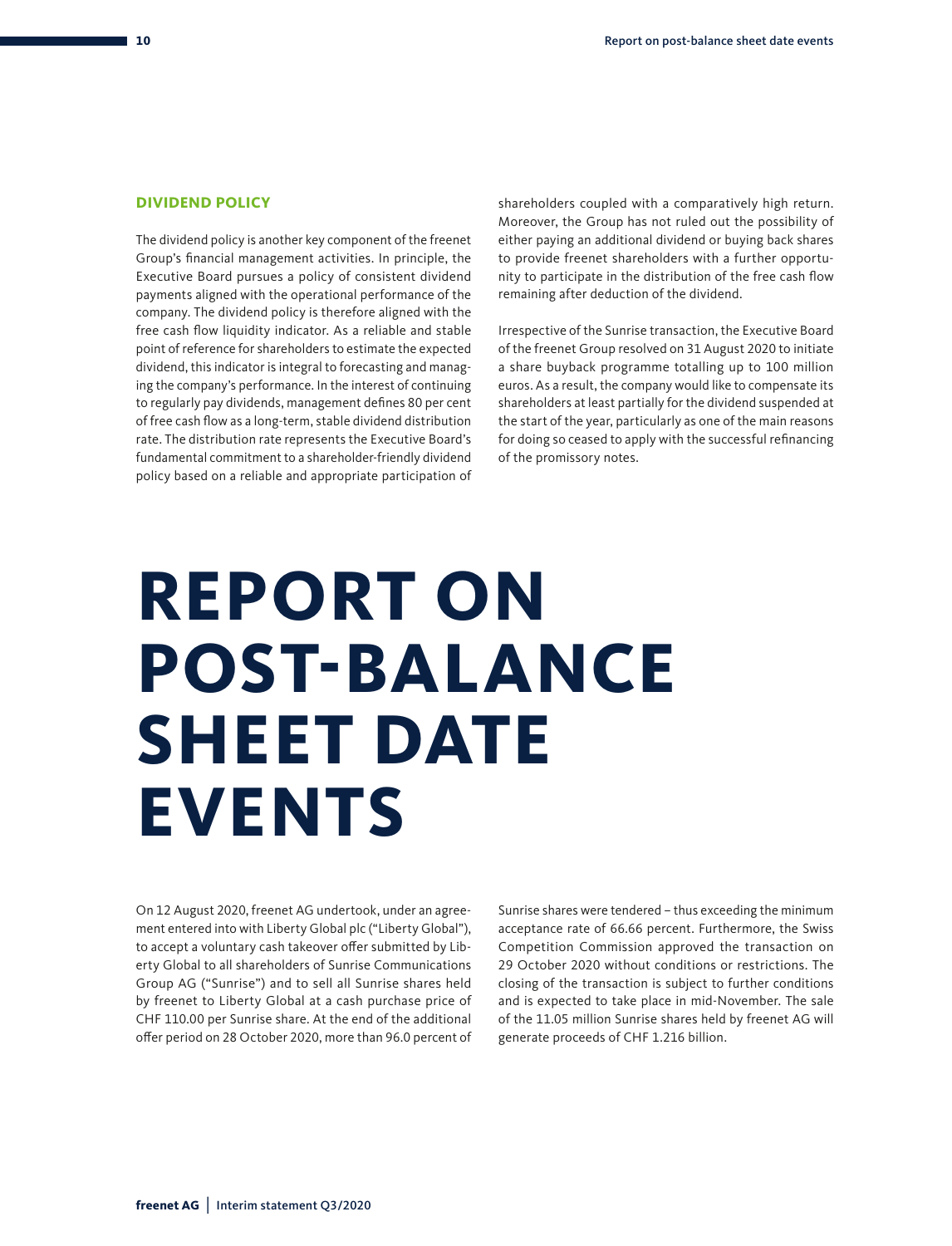# <span id="page-12-0"></span>**REPORT ON OPPORTUNITIES AND RISKS**

In the third quarter of 2020, there have been no significant changes in relation to the risks associated with future business development. The risks and opportunities to which the freenet Group is exposed as part of its ongoing business activities were described in detail in the 2019 Annual Report (page 59 et seq.) and the 2020 half-yearly report (page 22 et seq.) and continue to apply in principle.

The demand for the freenet TV product and thus the number of revenue-generating users (RGUs) saw a stronger decline than expected in the third quarter of 2020 due to vouchers

not being renewed following a price increase. Despite the current decline in its customer base, the product's overall profitability is still ensured. No effects on the projected financial performance indicators are expected.

All assessment made continue to be dependent upon the duration and extent of the coronavirus crisis. At this point, it is not possible to reliably and completely assess this.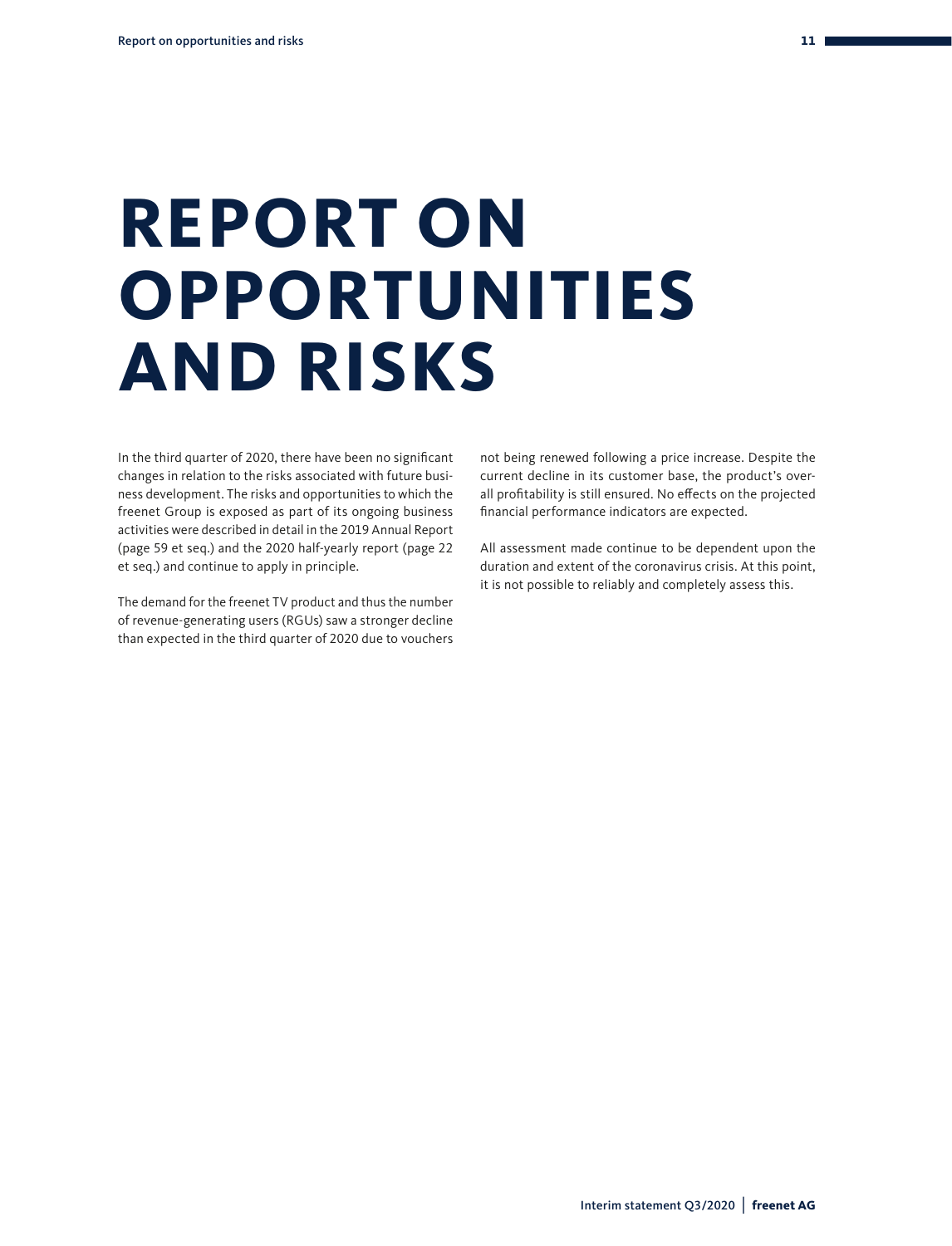# **REPORT ON EXPECTED DEVELOPMENTS**

The information and telecommunications sector still seems to be navigating its way through the pandemic relatively unscathed. The subscription-based business model and increased need for mobile working and collaboration during the coronavirus crisis are largely protecting the profitability of the industry. Nevertheless, restrictions on movement and contact are limiting bricks-and-mortar distribution and negatively impacting service revenue from roaming activities, for example.

For the freenet Group, current developments in its core telecommunications as well as TV and video markets, both in general and in relation to the coronavirus pandemic, are not triggering any significant changes to the assessment made in the 2020 half-year report. The freenet Group's management still believes that risks primarily relate to sales (see the detailed Report on opportunities and risks). The measures already implemented, together with the flexibility of the distribution model and sales channel management, are helping to mitigate these risks. As a result, the underlying assumptions for the financial performance indicator forecasts made in the 2019 Annual Report are still considered appropriate and are being confirmed based on operational performance between January and September 2020. This also applies to the non-financial performance indicators with one qualification.

The development of freenet TV subscribers (RGUs) was originally assumed to be stable. The assumption that customer figures would remain unchanged did not take into account the effects of possible price adjustments for the product during the year. The price of the terrestrial freenet TV product was raised by 20 percent in May 2020. Market research studies on the price increase provided a rough indication of our customers' potential cancellation behaviour. Due in

large part to the extension of existing contracts, it only became clear at the end of the third quarter that customer numbers are expected to decrease significantly by the end of the year in the wake of the price increase. As the price increase remains profitable overall even when considering the anticipated significant decrease in the customer base, this will not have any impact on the financial performance indicator forecasts.

Irrespective of this, the forecast is still subject to greater uncertainty than when the assessment was made at the end of February due to the coronavirus crisis, even though there is now more clarity about the effects of the pandemic on the business model and certain scenarios appear more or less likely.

A detailed explanation of the outlook can be found in the 2019 Annual Report (see page 71 et seq.).

<span id="page-13-0"></span>**12**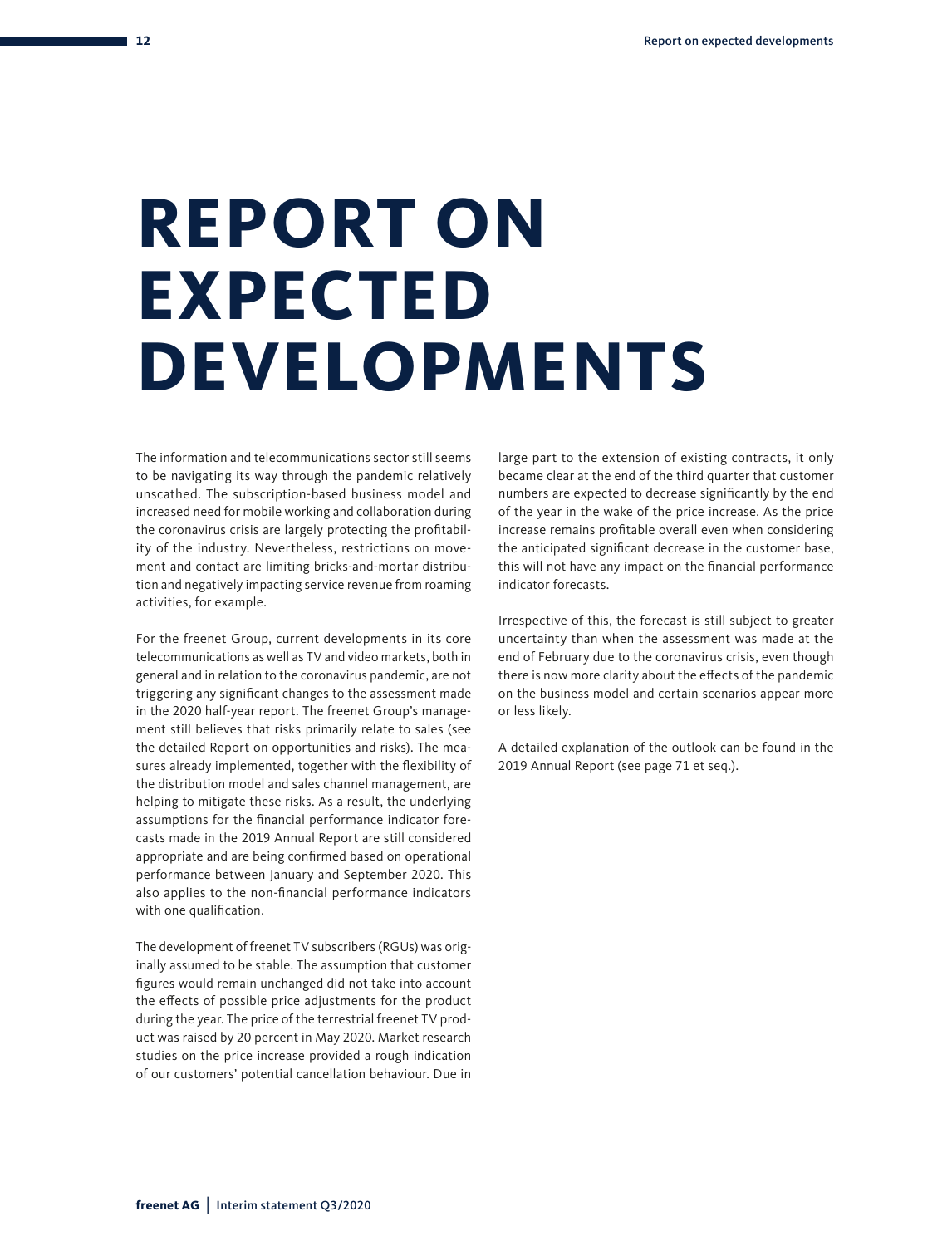#### Comparison of 2020 forecast and current performance

| In EUR millions/as indicated                  | Forecast for<br>financial year<br>2020 (yoy<br>comparison) | Conformation<br>of forecast,<br>Q1/2020 and<br>H1/2020 | Adjustment of<br>forecast.<br>freenet TV sub-<br>scribers (RGU),<br>Q3/2020 | <b>Actual</b><br>Q1-Q3/2020 | Change<br>compared to<br>previous<br>forecast |
|-----------------------------------------------|------------------------------------------------------------|--------------------------------------------------------|-----------------------------------------------------------------------------|-----------------------------|-----------------------------------------------|
| <b>Financial performance indicators</b>       |                                                            |                                                        |                                                                             |                             |                                               |
| Revenue                                       | stable <sup>1</sup>                                        | stable <sup>1</sup>                                    | stable <sup>1</sup>                                                         | 1,905.5                     | ▶                                             |
| <b>EBITDA</b>                                 | $415 - 435$                                                | $415 - 435$                                            | $415 - 435$                                                                 | 329.2                       | ▶                                             |
| Free cash flow                                | $235 - 255$                                                | $235 - 255$                                            | $235 - 255$                                                                 | 220.2                       |                                               |
| Postpaid ARPU (in EUR)                        | stable                                                     | stable                                                 | stable                                                                      | 18.3                        |                                               |
| Non-financial performance indicators          |                                                            |                                                        |                                                                             |                             |                                               |
| Postpaid customers<br>(in millions)           | moderate<br>increase                                       | moderate<br>increase                                   | moderate<br>increase                                                        | 7.005                       | ▶                                             |
| freenet TV subscribers (RGU)<br>(in millions) | stable                                                     | stable                                                 | significant<br>decrease                                                     | 0.942                       | $\overline{\mathbf{v}}$                       |
| waipu.tv subscribers<br>(in millions)         | solid<br>growth                                            | solid<br>growth                                        | solid<br>growth                                                             | 0.509                       | ▶                                             |

1 Revenue for financial year 2019 was 2,932.5 million euros. This included hardware revenue of 323.5 million euros from the subsidiary MOTION TM, which was sold and deconsolidated at the end of 2019. The subsidiary was sold for strategic reasons. On an adjusted basis, revenue for 2019 would be 2,609.1 million euros (basis of the forecast for 2020).

▲ above previous forecast<br>► unchanged compared to previous forecast<br>▼ below previous forecast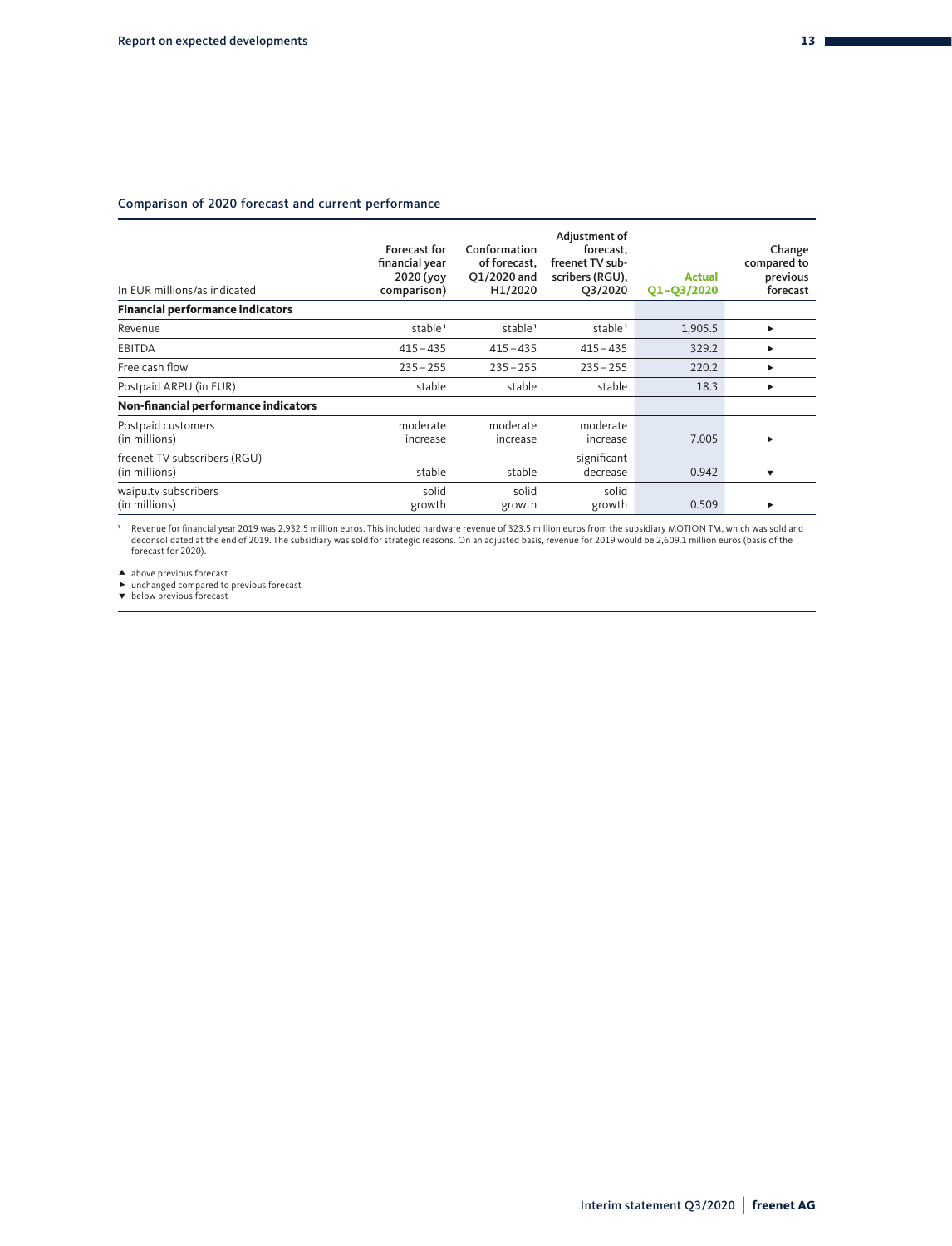## <span id="page-15-0"></span>**SELECTED FINANCIAL INFORMATION**

#### **CONSOLIDATED INCOME STATEMENT FOR THE PERIOD FROM 1 JANUARY TO 30 SEPTEMBER 2020**

| In EUR '000s/as indicated                                                  | $Q1 - Q3/2020$<br>$1.1.2020 -$<br>30.9.2020 | $Q1 - Q3/2019$<br>$1.1.2019 -$<br>30.9.2019 | <b>Q3/2020</b><br>$1.7.2020 -$<br>30.9.2020 | Q3/2019<br>$1.7.2019 -$<br>30.9.2019 |
|----------------------------------------------------------------------------|---------------------------------------------|---------------------------------------------|---------------------------------------------|--------------------------------------|
| Revenue                                                                    | 1,905,509                                   | 2,130,006                                   | 634,529                                     | 740,961                              |
| Other operating income                                                     | 38,356                                      | 52,638                                      | 14,316                                      | 20,052                               |
| Other own work capitalised                                                 | 14,949                                      | 13,926                                      | 5,895                                       | 6,094                                |
| Cost of materials                                                          | $-1,261,642$                                | $-1,463,912$                                | $-416,401$                                  | $-521,592$                           |
| Personnel expenses                                                         | $-169,640$                                  | $-175,133$                                  | $-57,258$                                   | $-58,193$                            |
| Other operating expenses                                                   | $-198,340$                                  | $-231,738$                                  | $-65,831$                                   | $-76,990$                            |
| Thereof loss allowances on financial assets                                |                                             |                                             |                                             |                                      |
| and contract assets                                                        | $-29,679$                                   | $-33,619$                                   | $-9,156$                                    | $-10,648$                            |
| Thereof without loss allowances on financial assets<br>and contract assets | $-168,661$                                  | $-198,119$                                  | $-56,675$                                   | $-66,342$                            |
| <b>EBITDA</b>                                                              | 329,192                                     | 325,787                                     | 115,250                                     | 110,332                              |
| Depreciation, amortisation and impairment                                  | $-118,838$                                  | $-115,545$                                  | $-40,295$                                   | $-38,250$                            |
| <b>EBIT</b>                                                                | 210,354                                     | 210,242                                     | 74,955                                      | 72,082                               |
| Profit or loss of equity-accounted investments                             | 17,407                                      | 20,708                                      | 6,362                                       | 7,299                                |
| Thereof from share of profit or loss                                       | 32,383                                      | 35,441                                      | 11,354                                      | 12,210                               |
| Thereof from subsequent accounting from purchase price allocation          | $-14,976$                                   | $-14,733$                                   | $-4,992$                                    | $-4,911$                             |
| Interest and similar income                                                | 1,850                                       | 2,393                                       | 594                                         | 818                                  |
| Interest and similar expenses                                              | $-36,570$                                   | $-44,638$                                   | $-12,025$                                   | $-14,188$                            |
| Other financial result                                                     | 33                                          | 629                                         | 93                                          | 192                                  |
| <b>Financial result</b>                                                    | $-17,280$                                   | $-20,908$                                   | $-4,976$                                    | $-5,879$                             |
| <b>EBT</b>                                                                 | 193,074                                     | 189,334                                     | 69,979                                      | 66,203                               |
| Income taxes                                                               | $-23,660$                                   | $-20,059$                                   | $-9,871$                                    | $-8,565$                             |
| <b>Consolidated profit</b>                                                 | 169,414                                     | 169,275                                     | 60,108                                      | 57,638                               |
| Consolidated profit attributable to shareholders of freenet AG             | 173,280                                     | 176,430                                     | 60,868                                      | 59,487                               |
| Consolidated profit attributable to non-controlling interests              | $-3,866$                                    | $-7,155$                                    | $-760$                                      | $-1,849$                             |
| Earnings per share in EUR (basic)                                          | 1.35                                        | 1.38                                        | 0.48                                        | 0.46                                 |
| Earnings per share in EUR (diluted)                                        | 1.35                                        | 1.38                                        | 0.48                                        | 0.46                                 |
| Weighted average number of shares outstanding in thousand (basic)          | 127,950                                     | 128,011                                     | 127,950                                     | 128,011                              |
| Weighted average number of shares outstanding in thousand (diluted)        | 127,950                                     | 128,011                                     | 127,950                                     | 128,011                              |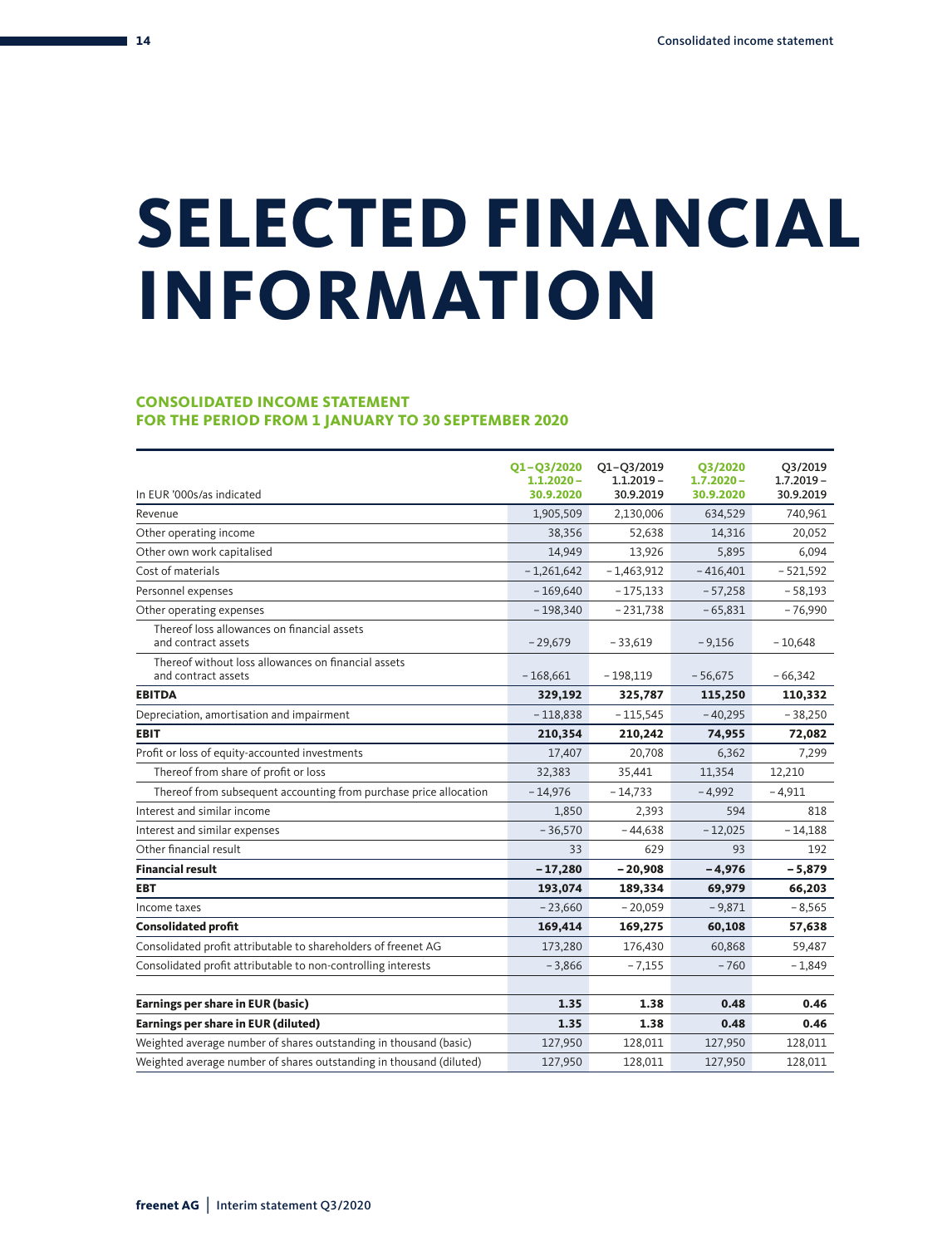#### **CONSOLIDATED BALANCE SHEET AS OF 30 SEPTEMBER 2020**

| <b>ASSETS</b><br>In EUR '000s      | 30.9.2020 | 30.6.2020 | 31.12.2019 |
|------------------------------------|-----------|-----------|------------|
| Non-current assets                 |           |           |            |
| Intangible assets                  | 486,366   | 496,509   | 501,878    |
| Lease assets                       | 450,515   | 448,044   | 451,964    |
| Goodwill                           | 1,381,597 | 1,383,474 | 1,383,474  |
| Property, plant and equipment      | 138,510   | 137,057   | 143,830    |
| Equity-accounted investments       | 757,413   | 750,066   | 785,637    |
| Deferred income tax assets         | 128,018   | 129,632   | 130,226    |
| Trade accounts receivable          | 64,118    | 67,119    | 68,678     |
| Other receivables and other assets | 109,997   | 113.888   | 122,921    |
| Other financial assets             | 216,610   | 186,405   | 268,480    |
| Contract acquisition costs         | 283,299   | 284,170   | 297,240    |
|                                    | 4,016,443 | 3,996,364 | 4,154,328  |
| <b>Current assets</b>              |           |           |            |
| Inventories                        | 69,292    | 82,121    | 75,819     |
| Current income tax assets          | 2,080     | 2,068     | 2,084      |
| Trade accounts receivable          | 176,535   | 169,796   | 225,753    |
| Other receivables and other assets | 205,777   | 203,364   | 201,734    |
| Other financial assets             | 53,429    | 48,419    | 46,187     |
| Liquid assets                      | 241,375   | 219,101   | 133,692    |
|                                    | 748,488   | 724,869   | 685,269    |
|                                    | 4,764,931 | 4,721,233 | 4,839,597  |

| <b>EQUITY AND LIABILITIES</b><br>In EUR '000s     | 30.9.2020  | 30.6.2020  | 31.12.2019 |
|---------------------------------------------------|------------|------------|------------|
| <b>Equity</b>                                     |            |            |            |
| Share capital                                     | 128,061    | 128,061    | 128,061    |
| Capital reserves                                  | 737,536    | 737,536    | 737,536    |
| Treasury shares                                   | $-16,316$  | $\Omega$   | $\Omega$   |
| Cumulative other comprehensive income             | $-119,604$ | $-149,321$ | $-74,282$  |
| Consolidated net retained profits                 | 674,779    | 628,323    | 521,031    |
| Equity attributable to shareholders of freenet AG | 1,404,456  | 1,344,599  | 1,312,346  |
| Non-controlling interests in equity               | 5,389      | 6,149      | 9,255      |
|                                                   | 1,409,845  | 1,350,748  | 1,321,601  |
| <b>Non-current liabilities</b>                    |            |            |            |
| Lease liabilities                                 | 459,755    | 463,368    | 473,272    |
| Other liabilities and deferrals                   | 103,889    | 103,674    | 107,378    |
| Other financial liabilities                       | 40,357     | 26,835     | 31,048     |
| Borrowings                                        | 1,065,024  | 1,000,796  | 1,428,009  |
| Pension provisions                                | 102,218    | 95,264     | 98,787     |
| Other provisions                                  | 42,232     | 41,812     | 41,206     |
|                                                   | 1,813,475  | 1,731,749  | 2,179,700  |
| <b>Current liabilities</b>                        |            |            |            |
| Lease liabilities                                 | 84,869     | 81,792     | 80,004     |
| Trade accounts payable                            | 406,238    | 409,007    | 465,230    |
| Other liabilities and deferrals                   | 391,063    | 389,179    | 402,175    |
| Other financial liabilities                       | 59,182     | 58,160     | 64,546     |
| Current income tax liabilities                    | 44,185     | 43,995     | 43,991     |
| Borrowings                                        | 544,452    | 641,703    | 265,610    |
| Other provisions                                  | 11,622     | 14,900     | 16,740     |
|                                                   | 1,541,611  | 1,638,736  | 1,338,296  |
|                                                   | 4,764,931  | 4,721,233  | 4,839,597  |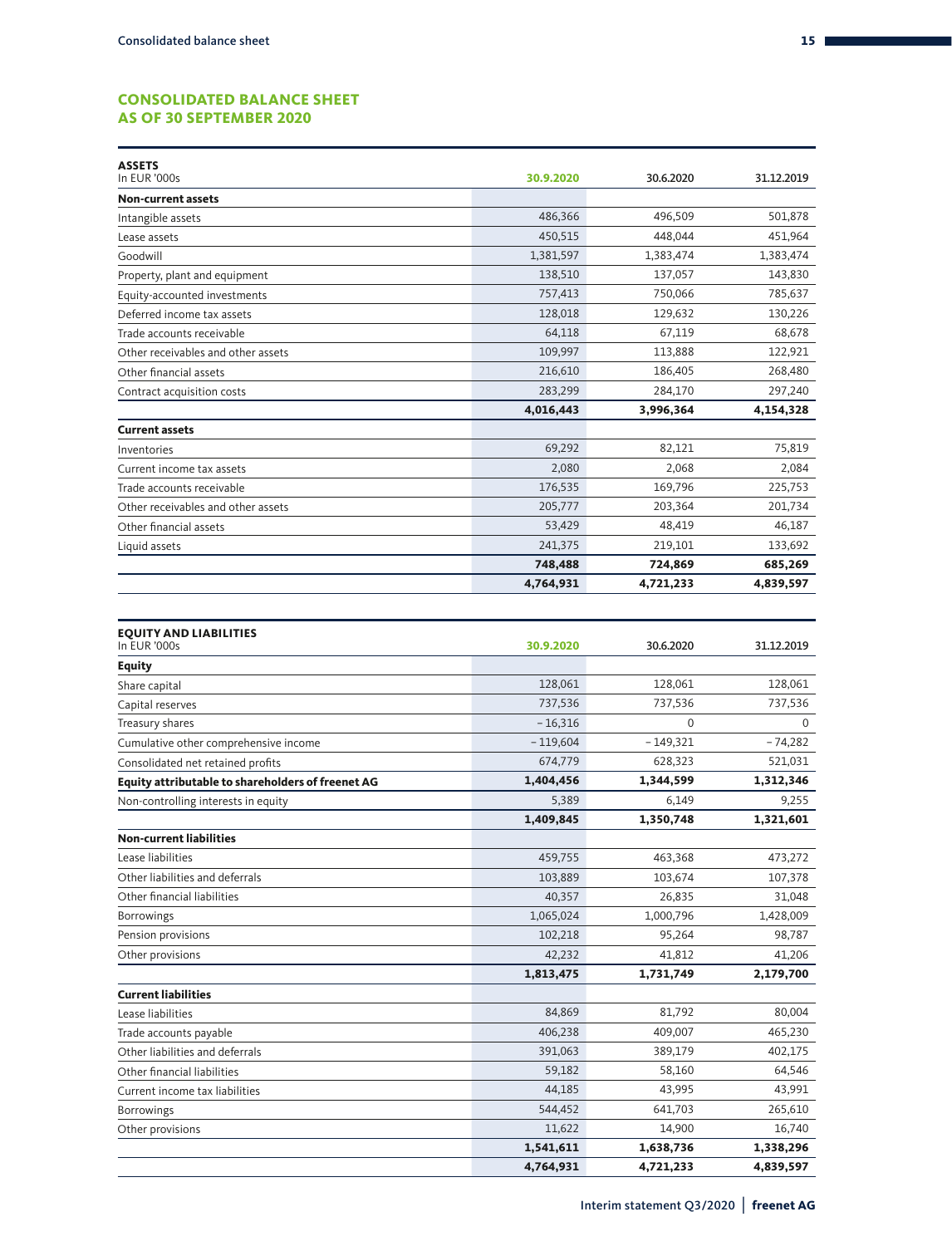#### **CONSOLIDATED STATEMENT OF CASH FLOWS FOR THE PERIOD FROM 1 JANUARY TO 30 SEPTEMBER 2020**

| In EUR '000s                                                                             | $Q1 - Q3/2020$<br>$1.1.2020 -$<br>30.9.2020 | Q1-Q3/2019<br>$1.1.2019 -$<br>30.9.2019 |
|------------------------------------------------------------------------------------------|---------------------------------------------|-----------------------------------------|
| <b>EBIT</b>                                                                              | 210,354                                     | 210,242                                 |
| <b>Restatements</b>                                                                      |                                             |                                         |
| Depreciation, amortisation and impairment of non-current assets                          | 118,838                                     | 115,545                                 |
| Dividends received from equity-accounted investments                                     | 46,047                                      | 41,462                                  |
| Gains on the sale of subsidiaries                                                        | $-634$                                      | $\Omega$                                |
| Gain/loss on disposal of non-current assets                                              | 564                                         | -410                                    |
| Increase in net working capital not attributable to investing or<br>financing activities | $-36,110$                                   | $-66,330$                               |
| Proceeds from the cash repayment of financial assets under leases                        | 11,034                                      | 10,956                                  |
| Capitalisation of contract acquisition costs                                             | $-221,343$                                  | $-214,066$                              |
| Amortisation of contract acquisition costs                                               | 235,284                                     | 234,537                                 |
| Tax payments                                                                             | $-19,908$                                   | $-12,290$                               |
| Income from interest and other financial result                                          | 1,370                                       | 1,703                                   |
| Interest paid                                                                            | $-32,117$                                   | $-36,493$                               |
| <b>Cash flows from operating activities</b>                                              | 313,379                                     | 284,856                                 |
| Payments to acquire property, plant and equipment<br>and intangible assets               | $-32,335$                                   | $-30,151$                               |
| Proceeds from disposal of intangible assets and property,<br>plant, and equipment        | 991                                         | 3,196                                   |
| Proceeds from the acquisition of subsidiaries                                            | $-25$                                       | 3,052                                   |
| Payments from deconsolidation of subsidiaries                                            | $-4,423$                                    | $\mathbf 0$                             |
| Repayment of contributions of equity-accounted investments                               | 250                                         | $\Omega$                                |
| Payments to acquire other equity investments                                             | $-975$                                      | - 173                                   |
| <b>Cash flows from investing activities</b>                                              | $-36,517$                                   | $-24,076$                               |
| Payments to company owners and minority shareholders                                     | $-5,120$                                    | $-211,218$                              |
| Payments to acquire own shares                                                           | $-16,316$                                   | $\Omega$                                |
| Proceeds from new borrowings                                                             | 64,088                                      | $\Omega$                                |
| Cash repayments of borrowings                                                            | $-150,000$                                  | $-15,000$                               |
| Cash repayments of lease liabilities                                                     | $-61,831$                                   | $-58,714$                               |
| Payments of other financing costs                                                        | $\Omega$                                    | - 1,220                                 |
| <b>Cash flows from financing activities</b>                                              | $-169,179$                                  | $-286,152$                              |
| Net change in cash funds                                                                 | 107,683                                     | - 25,372                                |
| Cash funds at beginning of period                                                        | 133,692                                     | 126,332                                 |
| Cash funds at end of period                                                              | 241,375                                     | 100,960                                 |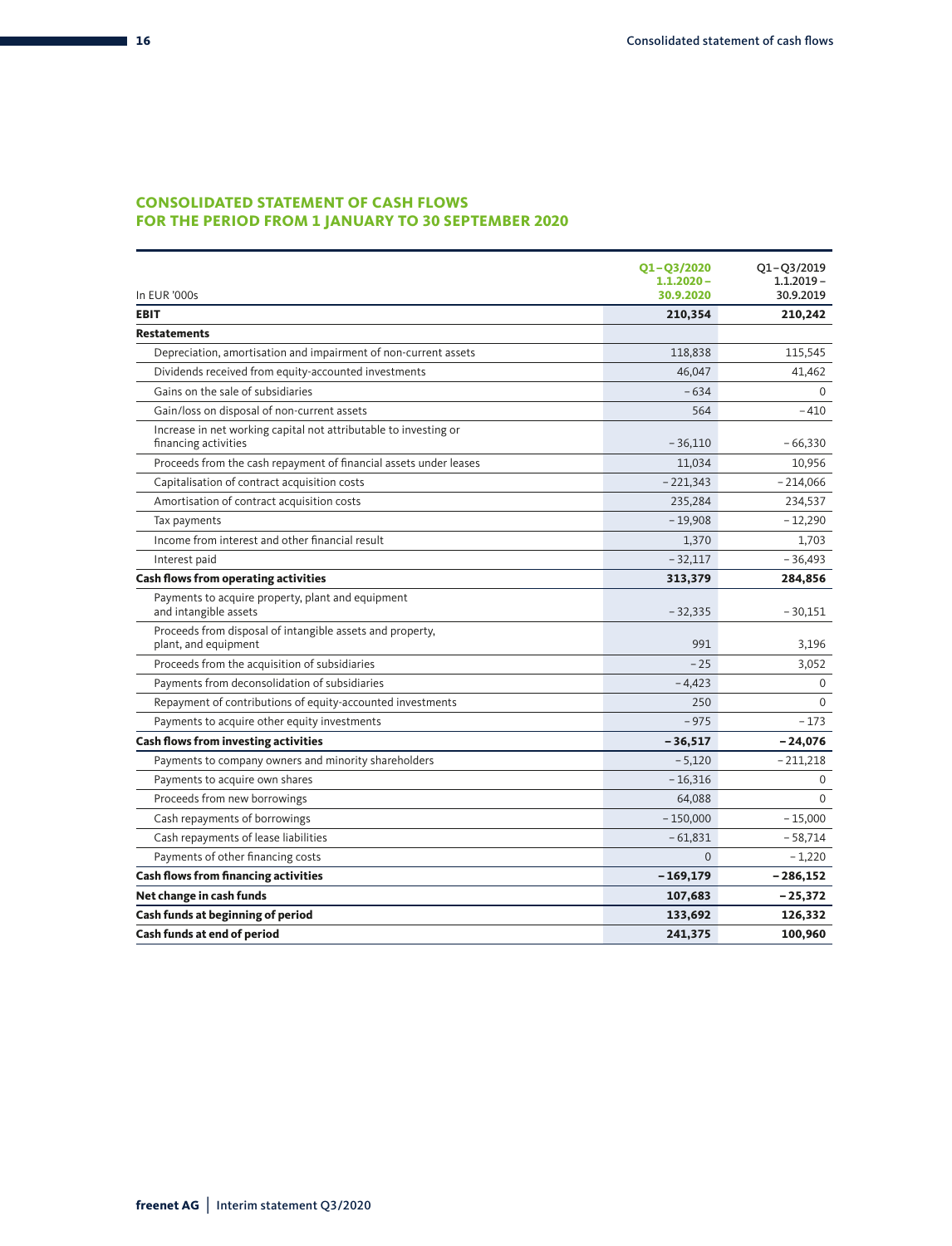#### **COMPOSITION OF CASH FUNDS**

| In EUR '000s                                        | 30.9.2020 | 30.9.2019 |
|-----------------------------------------------------|-----------|-----------|
| Liquid assets of continuing operations              | 241,375   | 175,960   |
| Liabilities to banks for short-term cash management |           | $-75,000$ |
|                                                     | 241,375   | 100,960   |

#### **COMPOSITION OF FREE CASH FLOW1**

| 199,187   |
|-----------|
| $-58,714$ |
| 3.196     |
| $-30,151$ |
| 284,856   |
| 30.9.2019 |
|           |

1 Free cash flow is a non-GAAP parameter that is defined in the corporate management section of the 2019 Annual Report.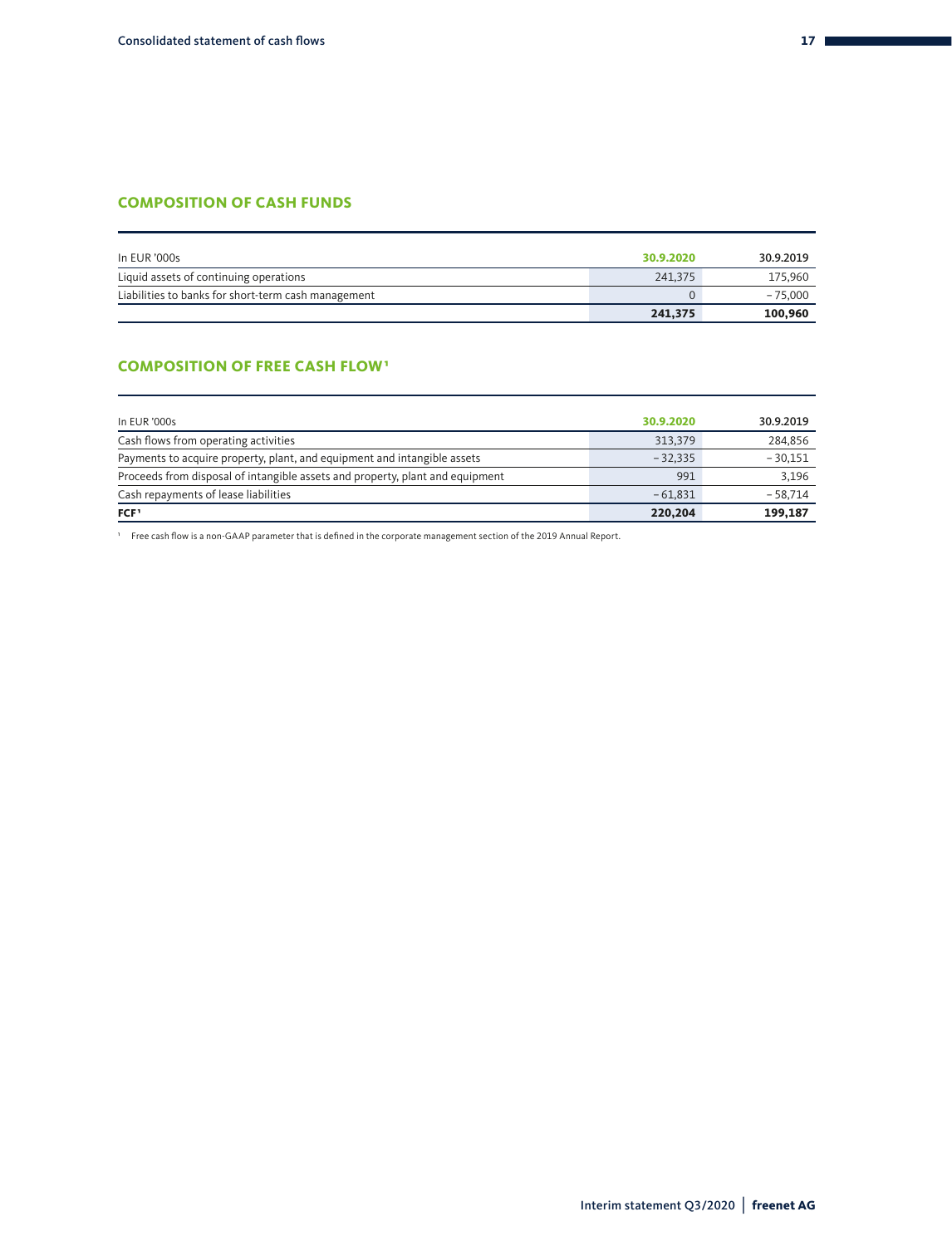#### **SEGMENT REPORT**

#### **FOR THE PERIOD FROM 1 JANUAR TO 30 SEPTEMBER 2020**

| In EUR '000s                                                               | Mobile<br>Communications | TV and<br>Media | Other/<br>Holding  | Elimination of<br>intersegment<br>revenue and<br>costs | <b>Total</b> |
|----------------------------------------------------------------------------|--------------------------|-----------------|--------------------|--------------------------------------------------------|--------------|
| Third-party revenue                                                        | 1,691,022                | 183,680         | 30,807             | $\mathbf 0$                                            | 1,905,509    |
| Inter-segment revenue                                                      | 12,741                   | 7,235           | 11,992             | $-31,968$                                              | $\Omega$     |
| Total revenue                                                              | 1,703,763                | 190,915         | 42,799             | $-31,968$                                              | 1,905,509    |
|                                                                            | $-1,200,725$             |                 |                    | 0                                                      |              |
| Cost of materials, third party                                             |                          | $-54,140$       | $-6,777$<br>$-531$ |                                                        | - 1,261,642  |
| Inter-segment cost of materials<br>Total cost of materials                 | $-14,070$                | $-11,558$       |                    | 26,159                                                 | $\Omega$     |
|                                                                            | $-1,214,795$             | $-65,698$       | $-7,308$           | 26,159                                                 | $-1,261,642$ |
| <b>Segment gross profit</b>                                                | 488,968                  | 125,217         | 35,491             | $-5,809$                                               | 643,867      |
| Other operating income                                                     | 37,054                   | 545             | 3,474              | $-2,717$                                               | 38,356       |
| Other own work capitalised                                                 | 9,502                    | 4,052           | 1,395              | $\Omega$                                               | 14,949       |
| Personnel expenses                                                         | $-97,687$                | $-43,509$       | $-28,444$          | 0                                                      | $-169,640$   |
| Other operating expenses                                                   | $-160,596$               | $-27,269$       | $-19,001$          | 8,526                                                  | $-198,340$   |
| Thereof loss allowances on financial assets<br>and contract assets         | $-28,293$                | $-1,082$        | $-304$             | $\mathbf 0$                                            | $-29,679$    |
| Thereof without loss allowances on<br>financial assets and contract assets | $-132,303$               | $-26,187$       | $-18,697$          | 8,526                                                  | $-168,661$   |
|                                                                            |                          |                 |                    |                                                        |              |
| Overhead <sup>1</sup>                                                      | $-211,727$               | $-66,181$       | $-42,576$          | 5,809                                                  | $-314,675$   |
| Thereof inter-segment allocation                                           | $-5,451$                 | $-722$          | 364                | 5,809                                                  |              |
| <b>Segment EBITDA</b>                                                      | 277,241                  | 59,036          | $-7,085$           | $\mathbf{0}$                                           | 329,192      |
| Depreciation, amortisation and impairment                                  |                          |                 |                    |                                                        | $-118,838$   |
| <b>EBIT</b>                                                                |                          |                 |                    |                                                        | 210,354      |
| Financial result                                                           |                          |                 |                    |                                                        | $-17,280$    |
| Income taxes                                                               |                          |                 |                    |                                                        | $-23,660$    |
| <b>Consolidated profit</b>                                                 |                          |                 |                    |                                                        | 169,414      |
| Consolidated profit attributable<br>to shareholders of freenet AG          |                          |                 |                    |                                                        | 173,280      |
| Consolidated profit attributable<br>to non-controlling interests           |                          |                 |                    |                                                        | $-3,866$     |
| <b>Net cash investments</b>                                                | 17,651                   | 11,280          | 2.413              |                                                        | 31,344       |

' The overhead costs as the difference between gross profit and EBITDA include the items other operating income, other own work capitalised, personnel expenses and<br>other operating expenses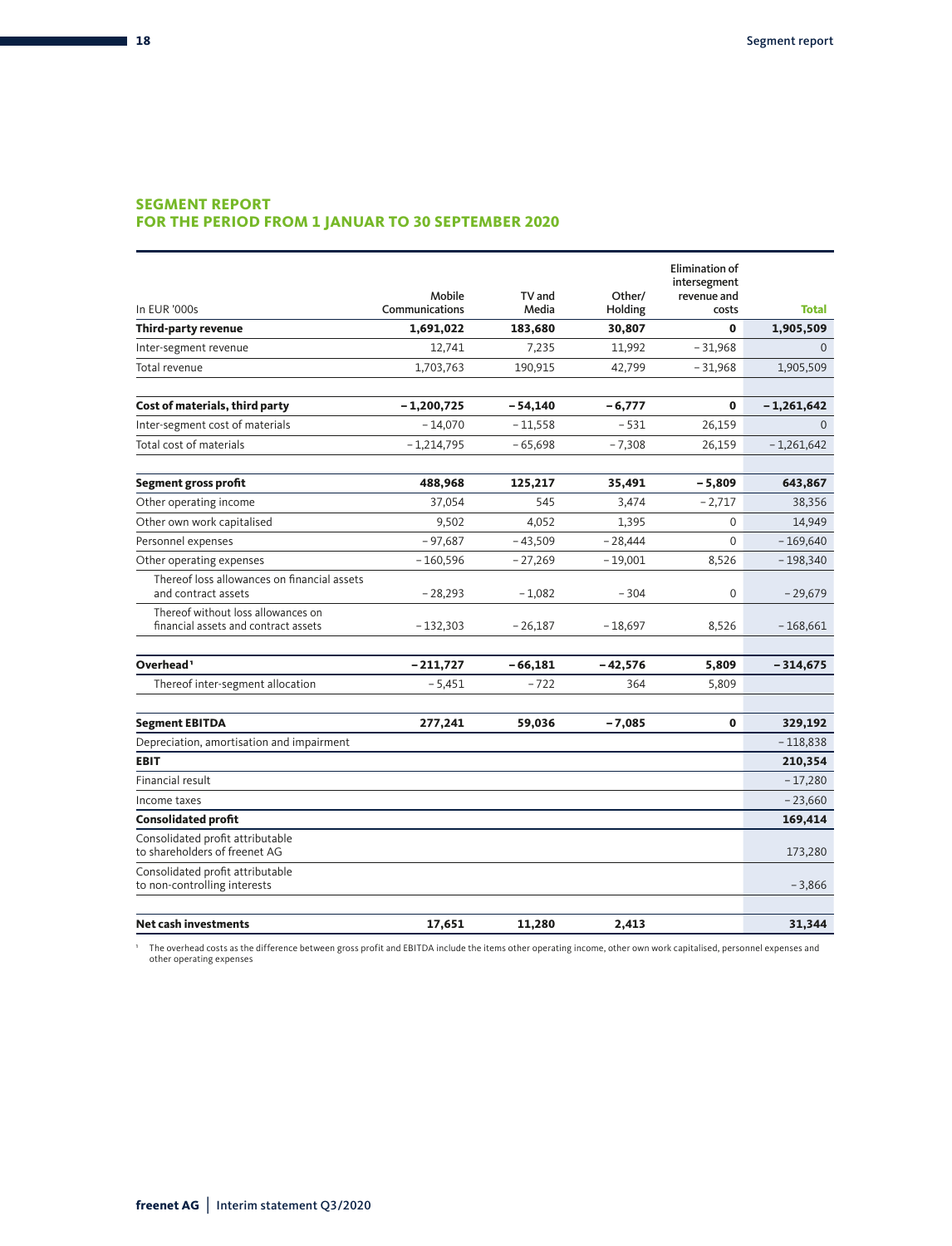#### **SEGMENT REPORT FOR THE PERIOD FROM 1 JANUAR TO 30 SEPTEMBER 2019**

|                                                                            |                          |                 |                   | <b>Elimination of</b><br>intersegment |              |
|----------------------------------------------------------------------------|--------------------------|-----------------|-------------------|---------------------------------------|--------------|
| In EUR '000s                                                               | Mobile<br>Communications | TV and<br>Media | Other/<br>Holding | revenue and<br>costs                  | <b>Total</b> |
| Third-party revenue                                                        | 1,915,150                | 180,727         | 34,129            | $\bf{0}$                              | 2,130,006    |
| Inter-segment revenue                                                      | 13,559                   | 7,028           | 10,819            | $-31,406$                             | $\mathbf 0$  |
| Total revenue                                                              | 1,928,709                | 187,755         | 44,948            | $-31,406$                             | 2,130,006    |
| Cost of materials, third party                                             | $-1,397,355$             | $-56,081$       | - 10,476          | $\bf{0}$                              | - 1,463,912  |
| Inter-segment cost of materials                                            | $-13,582$                | $-11,250$       | $-632$            | 25,464                                | $\Omega$     |
| Total cost of materials                                                    | $-1,410,937$             | $-67,331$       | $-11,108$         | 25,464                                | $-1,463,912$ |
| Segment gross profit                                                       | 517,772                  | 120,424         | 33,840            | $-5,942$                              | 666,094      |
| Other operating income                                                     | 40,394                   | 10,067          | 4,659             | $-2,482$                              | 52,638       |
| Other own work capitalised                                                 | 9,103                    | 3,408           | 1,415             | $\mathbf 0$                           | 13,926       |
| Personnel expenses                                                         | $-100,269$               | $-45,929$       | $-28,935$         | $\Omega$                              | $-175,133$   |
| Other operating expenses                                                   | $-185,188$               | $-35,372$       | $-19,602$         | 8,424                                 | $-231,738$   |
| Thereof loss allowances on financial assets<br>and contract assets         | $-33,046$                | $-471$          | $-102$            | $\Omega$                              | $-33.619$    |
| Thereof without loss allowances on<br>financial assets and contract assets | $-152,142$               | $-34,901$       | $-19,500$         | 8,424                                 | $-198,119$   |
| Overhead <sup>1</sup>                                                      | $-235,960$               | $-67,826$       | $-42,463$         | 5,942                                 | $-340,307$   |
| Thereof inter-segment allocation                                           | $-5,564$                 | $-814$          | 436               | 5,942                                 |              |
| <b>Segment EBITDA</b>                                                      | 281,812                  | 52,598          | $-8,623$          | $\bf{0}$                              | 325,787      |
| Depreciation, amortisation and impairment                                  |                          |                 |                   |                                       | $-115,545$   |
| <b>EBIT</b>                                                                |                          |                 |                   |                                       | 210,242      |
| Financial result                                                           |                          |                 |                   |                                       | $-20,908$    |
| Income taxes                                                               |                          |                 |                   |                                       | $-20,059$    |
| <b>Consolidated profit</b>                                                 |                          |                 |                   |                                       | 169,275      |
| Consolidated profit attributable<br>to shareholders of freenet AG          |                          |                 |                   |                                       | 176,430      |
| Consolidated profit attributable<br>to non-controlling interests           |                          |                 |                   |                                       | $-7,155$     |
| <b>Net cash investments</b>                                                | 17,307                   | 7,239           | 2,409             |                                       | 26,955       |

' The overhead costs as the difference between gross profit and EBITDA include the items other operating income, other own work capitalised, personnel expenses and<br>other operating expenses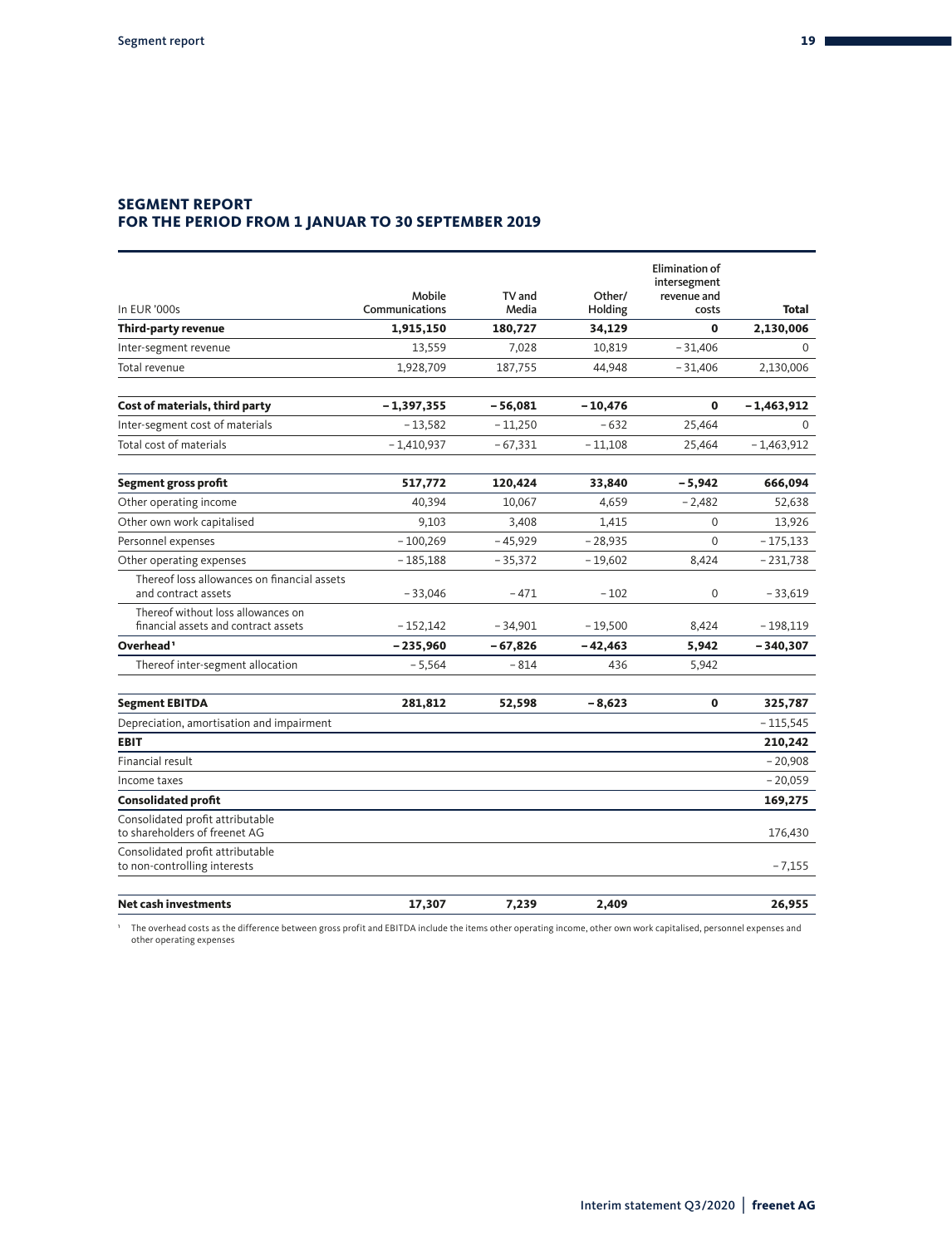# <span id="page-21-0"></span>**FURTHER INFORMATION**

### **GLOSSARY**

**Adjusted EBITDA** EBITDA (see "EBITDA") adjusted for one-time effects.

**Adjusted leverage** Ratio between adjusted net debt (see "Adjusted net debt") and EBITDA (see "EBITDA") generated in the last twelve months.

**Adjusted net debt** Net debt (see "Net debt") less equity investments (see "Equity investments").

ARPU (Mobile Communications segment) abbr. Average revenue per user. The customer group-specific usage fee divided by the average number of customers on the relevant reference date.

**Diluted earnings per share** Diluted earnings per share are calculated by dividing the profit attributable to the shareholders by the weighted average number of shares outstanding increased by potentially dilutive shares. The number of potentially dilutive shares is calculated as the difference between the potential ordinary shares attributable to employee incentive programmes measured at the subscription price and the ordinary shares issuable at fair value.

**Earnings per share** The portion of consolidated profit or loss which is attributable to an individual share. It is calculated by dividing consolidated profit/loss by the weighted average number of issued shares.

**EBIT** Earnings before interest and taxes.

**EBITDA** EBIT (see "EBIT") plus depreciation, amortisation and impairment

**EBT** Earnings before taxes

**Equity investments**  Market value of Sunrise Communications Group AG and CECONOMY AG on the reporting date. The market value of Sunrise Communications Group AG is calculated by multiplying the closing price of the Sunrise share on the Swiss stock exchange by the number of shares held by the freenet Group (11,051,578) as of the relevant reference date. Swiss francs are translated into euros using an officially defined reference date rate based on data of Bloomberg. The market value of CECONOMY AG is calculated by multiplying the closing price of the CECONOMY share on the Frankfurt stock exchange by the number of CECONOMY AG shares held by the freenet Group (32,633,555 no-par-value shares) as of the relevant reference date.

**Equity ratio** Ratio between equity and total equity and liabilities.

**Free cash flow** Cash flows from operating activities less CAPEX (see "Net investments") and cash repayments of lease liabilities.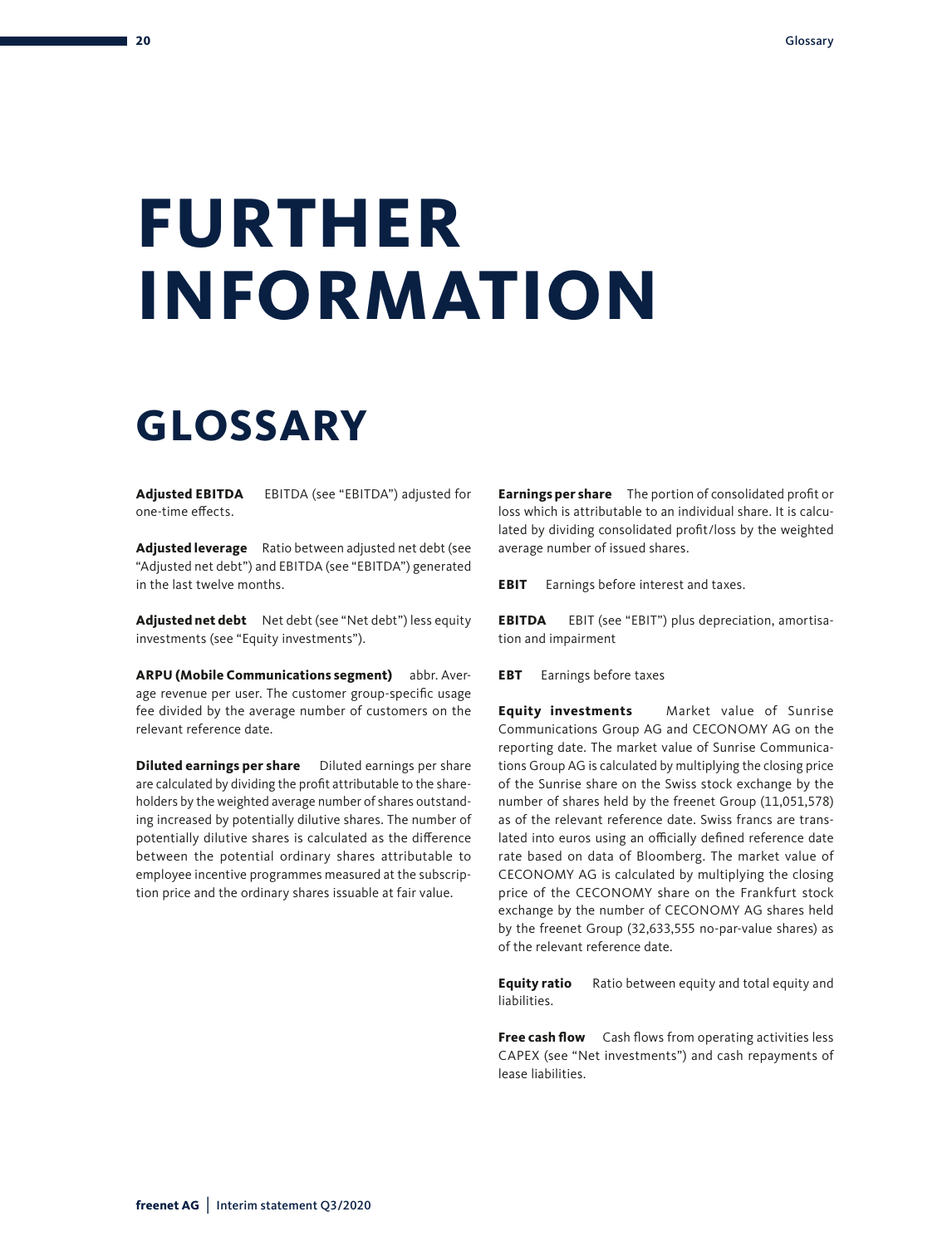**freenet TV subscribers (RGU)** RGU means "revenue generating unit"; it refers to active freenet TV subscribers.

**Gross profit** Revenue less cost of materials.

**Gross profit margin** Ratio between gross profit and revenue.

**IPTV** abbr., Internet protocol television; refers to the transmission of television programmes and films using the Internet Protocol as opposed to other broadcasting channels such as cable television, DVB-T2 or satellite.

Leverage Ratio between net debt (see "Net debt") and EBITDA (see "EBITDA") generated in the last twelve months.

**Net debt** Long-term and short-term borrowings shown in the balance sheet, less liquid assets.

**Net investments (CAPEX)** Investments in property, plant, and equipment and intangible assets, less proceeds from the disposal of intangible assets and property, plant and equipment.

**Net lease liabilities** Non-current and current lease liabilities shown in the balance sheet, less non-current and current lease receivables.

**No-frills** No-frills tariffs deliberately have a simple structure, and in general do not include a subsidised device. Traditionally, they are marketed by way of direct distribution (e.g. online) and not via specialist outlets.

**Overhead** Overhead includes the items other operating income, other own work capitalised, personnel expenses and other operating expenses

**Postpaid** Mobile services billed subsequently (usually 24-month contracts).

**Prepaid** Mobile services billed in advance.

**TV customers** Customers of the freenet Group in the TV and Media segment who are freenet TV subscribers (RGU) (see "freenet TV subscribers (RGU)") or waipu.tv subscribers (see "waipu.tv subscribers").

**waipu.tv subscribers** Customers who use subscribed to one of the fee-based tariffs (e.g. Comfort or Perfect).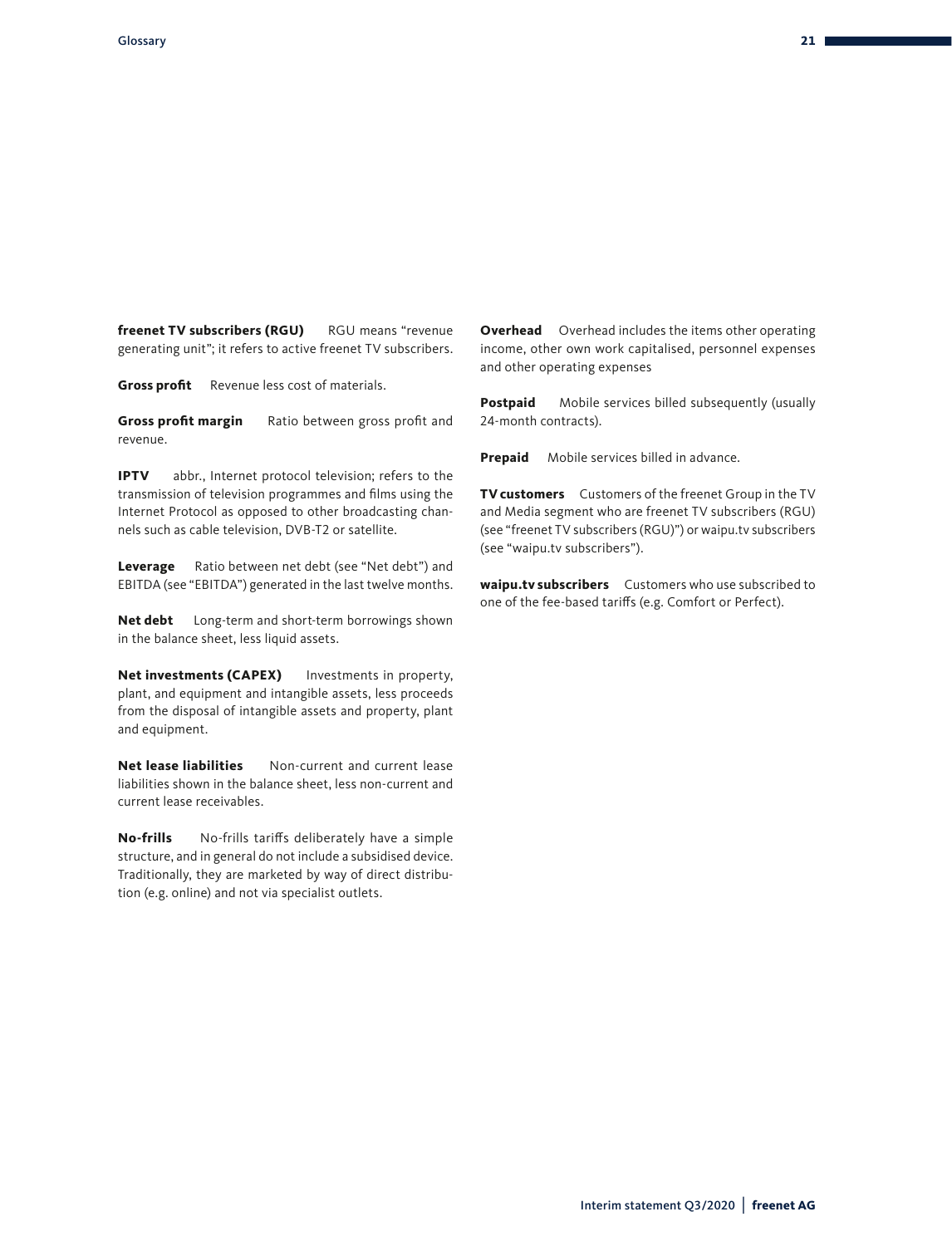### **FINANCIAL CALENDAR**

| Event                                                                |
|----------------------------------------------------------------------|
| Interim Statement as of 30 September 2020 - Third quarter 2020       |
| CIC Market Solutions Forum, CIC Market Solutions                     |
| Deutsches Eigenkapitalforum, Deutsche Börse AG                       |
| European Technology, Media & Telecom Conference 2020, Morgan Stanley |
| 11. DZ Bank Equity Conference, DZ Bank                               |
| Annual Berenberg European Conference, Berenberg                      |
|                                                                      |

1 All dates are subject to change

2 All virtual

The interim reports are also available for download on the Internet at: http://www.freenet-group.de/investor-relations/publikationen

The English version of the interim statement is a convenience translation of the German version. The German version is legally binding.

Current information regarding freenet AG and the freenet shares is available on our website at: www.freenet-group.de/en.



If you have installed a QR-Code recognition software on your smartphone, you will be directed to the freenet Group homepage by scanning this code.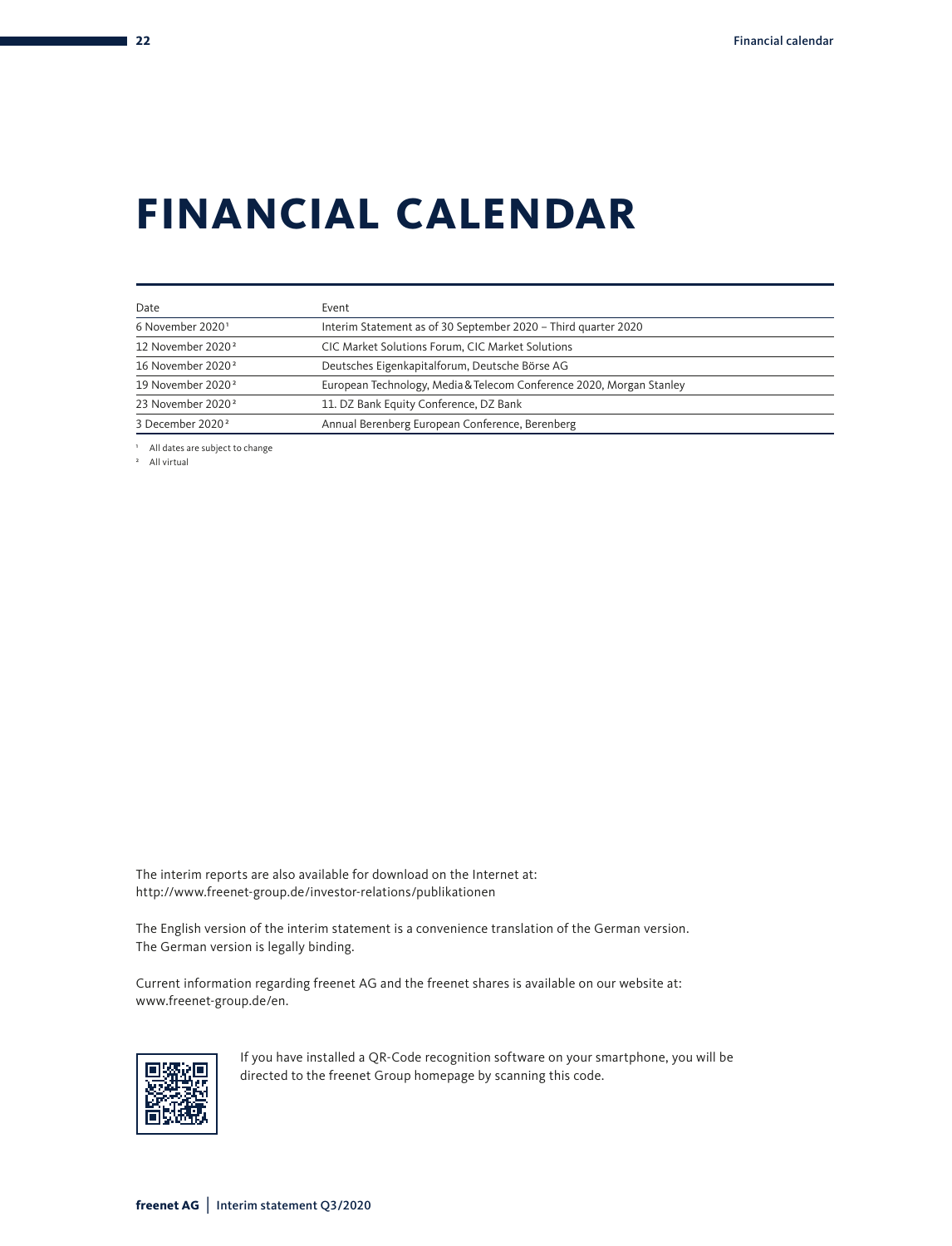### **IMPRINT AND CONTACT**

#### **freenet AG**

Hollerstraße 126 24782 Büdelsdorf

Phone: + 49 (0) 43 31/69-10 00 Internet: www.freenet-group.de

#### **Investor Relations&ESG**

Deelbögenkamp 4 22297 Hamburg

Phone: + 49 (0) 40/5 13 06-7 78 Fax: +49 (0) 40 / 5 13 06-9 70 E-Mail: investor.relations@freenet.ag

#### **CONSULTING, CONCEPT&DESIGN**

Silvester Group www.silvestergroup.com